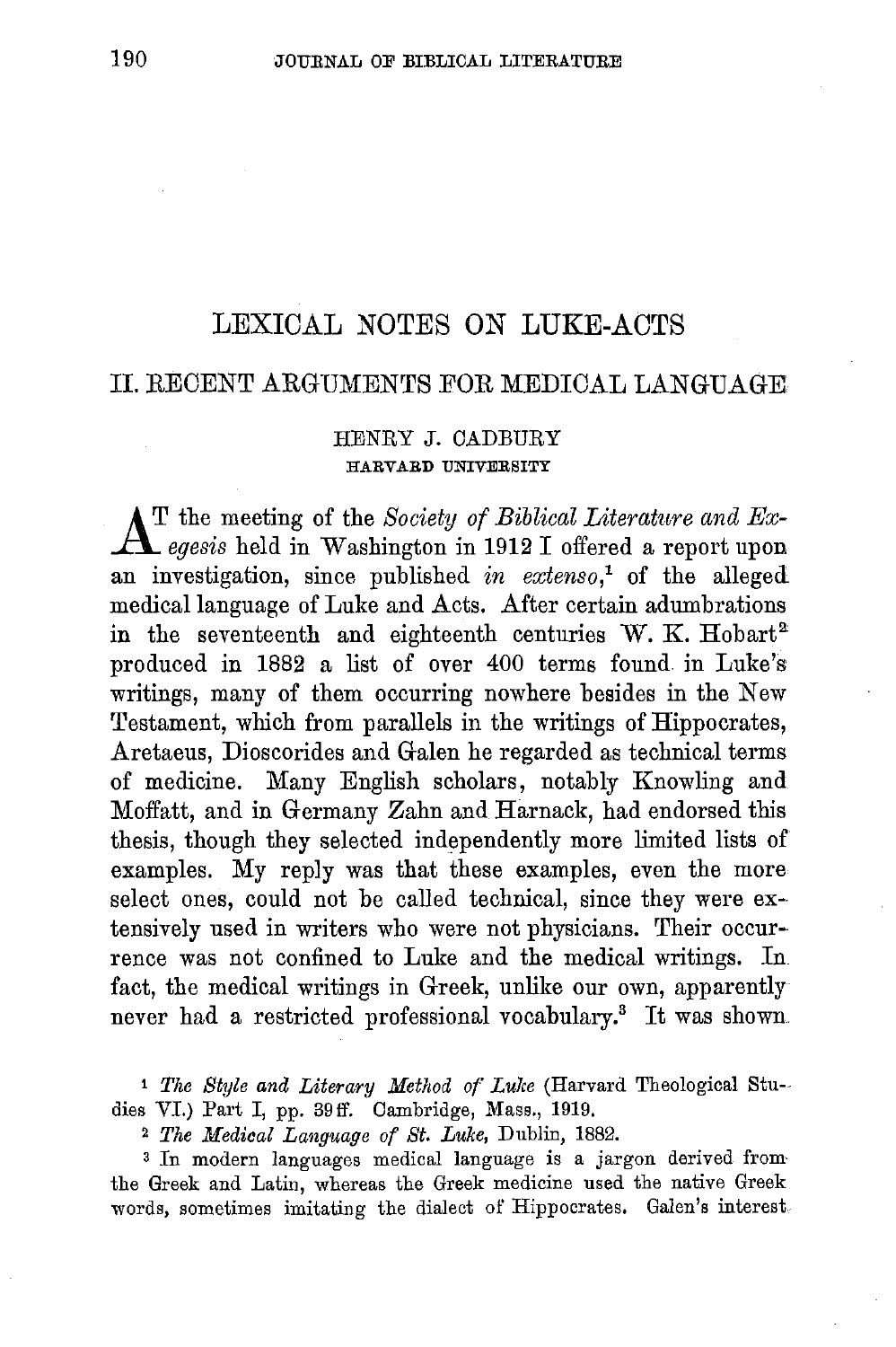further that by such proofs as good a case (which in reality is no case at all) could be made out for the medical training of Lucian and other Hellenistic writers or even for the evangelists Mark and Matthew in comparison with whom Hobart, Harnack and others were wont to find evidence of "Luke's medical degree."

The present paper is intended, without repeating the answers to these arguments, to carry the review of such arguments down to date. It will be obviously impossible to present such material to its fullest extent, but sufficient illustration will be offered, it is hoped, to give a suggestion of the fallacies still at work in the continued use of this most ingenious argument for the traditional authorship of the books *ad Theophilum.* At the beginning of his *Luke the Physician* (p. 7, note), the work in which Harnack espouse'd this thesis, occur the following sentences: "Even criticism has for generations its freaks and fancies. Very often one notices that when some comprehensive critical theory has been in fashion for a long time and then has been refuted, particular fragments thereof still cling obstinately to men's minds, although they have no intellectual basis." He was referring to the theory of Baur, but we may well apply his words to the probable history of the theory of technical medical vocabulary in Luke-Acts. It is sure to have a longer life than the data. warrant.

in vocabulary *is* mainly *in* reference to the purist tastes of contemporary Atticism. He distinguishes terms as ancient or modern, accurate or inaccurate, Hellenistic or Attic, popular or literary, usual or unusual, but not as professional or unprofessional, See W. Herbst, *Galeni Pergameni de .Atticisantium Studiis Testimonia,* 1911. He does not adopt a technical vocabulary but claims both for himself and for Hippocrates clear and customary words intelligible to oi  $\pi$ o $\lambda$ ol (Style, p. 64 note 91 and *Harv*. *Theol. Rev.* xiv, [1921] p. 106). His criticisms of language are directed against medical writers because they use vague or inaccurate terms (see below on "great fever") or because (as e. g. Archigenes) they used "the diction of sailors, merchants, bath-house men and tax collectors." The last is the complaint of a purist who prided himself on the style of his work while he often copied verbatim those whom he criticized. Even a Christian historian like Eusebius (in describing Jesus as a physician) may be quoting verbatim  $(H. E. x 4, 11)$  from an ancient medical treatise. See McGiffert, *ad loc.* and Harnack, *Mission and Expansion of Christianity,*  I, p. 106, note 2.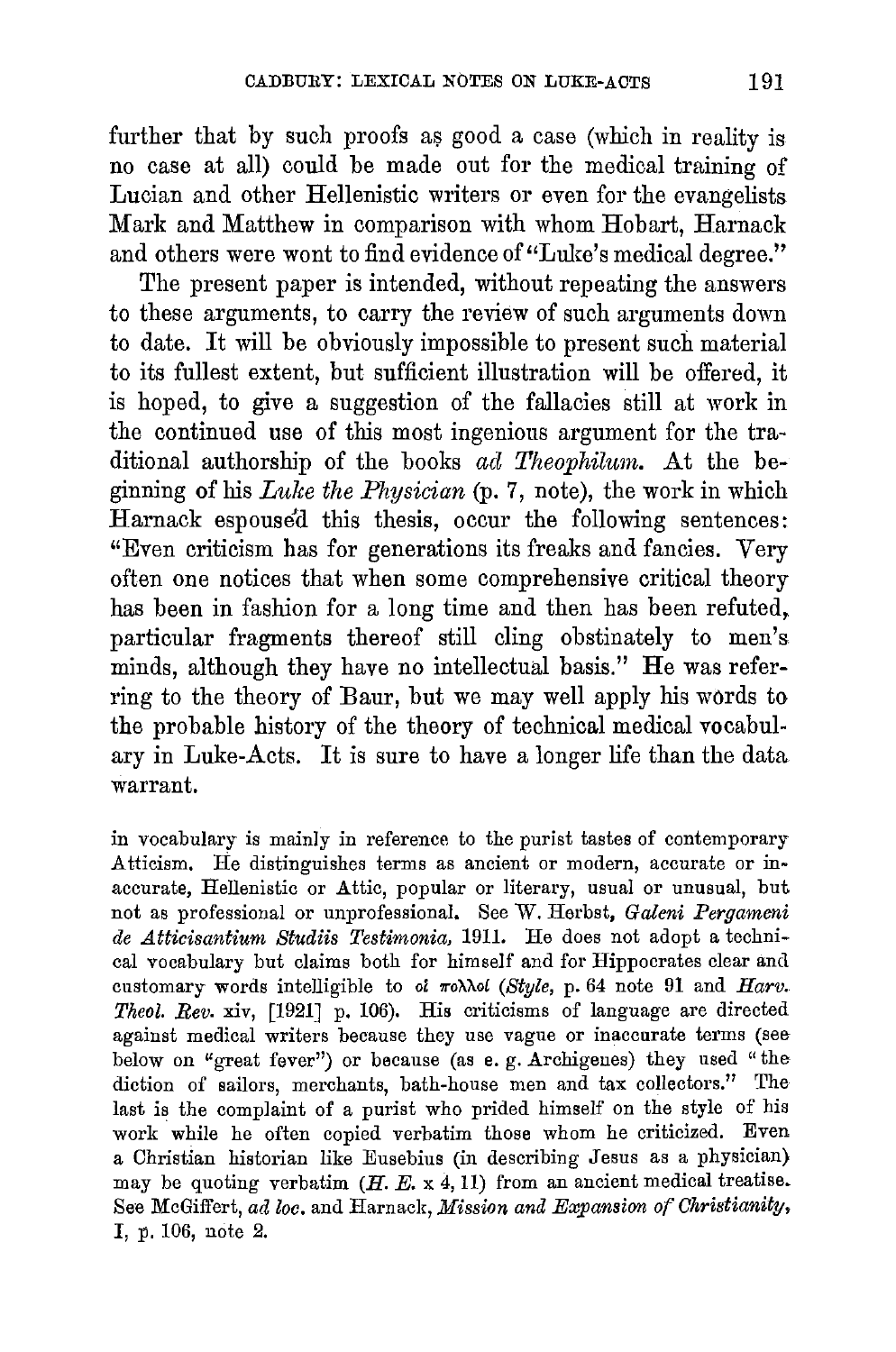The chief quarry for examples of medical language is still Hobart's industrious and, as far as quotation goes, generally accurate work. Few additional examples have been proposed in the decades that have followed. I have already alluded to some examples which Plummer attempted to add.<sup>4</sup> I am able now to trace, I think, the origin of one of these:

Plummer writes (on Luke 8 23):

In *Anth. Pal.* 9. 517  $d\phi$ *vrvow* means "awaken *from* sleep." Here it means "fall *off* to sleep," a use which seems to be medical and late (Heliod. ix. 12).

But he is merely misunderstanding Liddell and Scott, whose definition reads (Seventh Edition [1883], p. 265):

 $\dot{a}$ *pvrvow*, fut. - $\dot{\omega}$ *r* $\omega$  to wake from sleep, Anth. P. 9. 517. II. *to fall asleep,* Ev. Luc. 8. 23: and so in Med., Heliod. 9. 12.

But of course in Liddell and Scott 'Med.' means middle voice, not medical writers.<sup>5</sup>

Another example of more recent vintage seems to be entering the exegetical and lexical tradition. That is  $\pi \rho \gamma \gamma' \gamma$  meaning 'swollen' at the death of Judas (Acts 1 18), a meaning which we are told to substitute for the translation "falling headlong,"<sup>6</sup>

<sup>4</sup>*Style,* p. 54, note 2. Plummer also recalls an earlier example not in Hobart, viz. erklerneer, Luke 141. He says: "Grotius states that the verb is a medical word for the movement of children in the womb, but he gives no instances." The passage to which he refers is apparently Grotius, *Annotationes in libros evangeliorum* (1641), p. 612: *"Solent qnidem melici hoc verbo notare motum naturalem infantis in utero, quod do raplicu est aliis."* 

5 For tracing Plummer's misunderstanding to its source I am indebted to my friend Professor Norman B. Nash, of Cambridge, Mass. A good early lay instance of the verb entirely parallel to Luke's use is at the beginning of Hermas *(Vis.* I. I. 3). Is Hermas also among the doctors?

<sup>6</sup>F. H. Chase, *Journal of' Theological Studies,* XIII (1912), pp. 278ff., followed by Harnack, *Theol. Literaturzeitung* (1912), col. 235ff., Rendel Harris, *American Journal of' Theology* XVIII (1914), pp. 127ff. Wendt (ad loc.) gives examples of the translation of  $\pi\rho\eta\gamma\gamma s$  as swollen, e. g. by the Armenian here and in Wisdom 4 19 and by the Old Latin in the latter passage. The idea of Judas' swelling is conspicuous in the later tradition and may be derived from such an understanding of this passage, for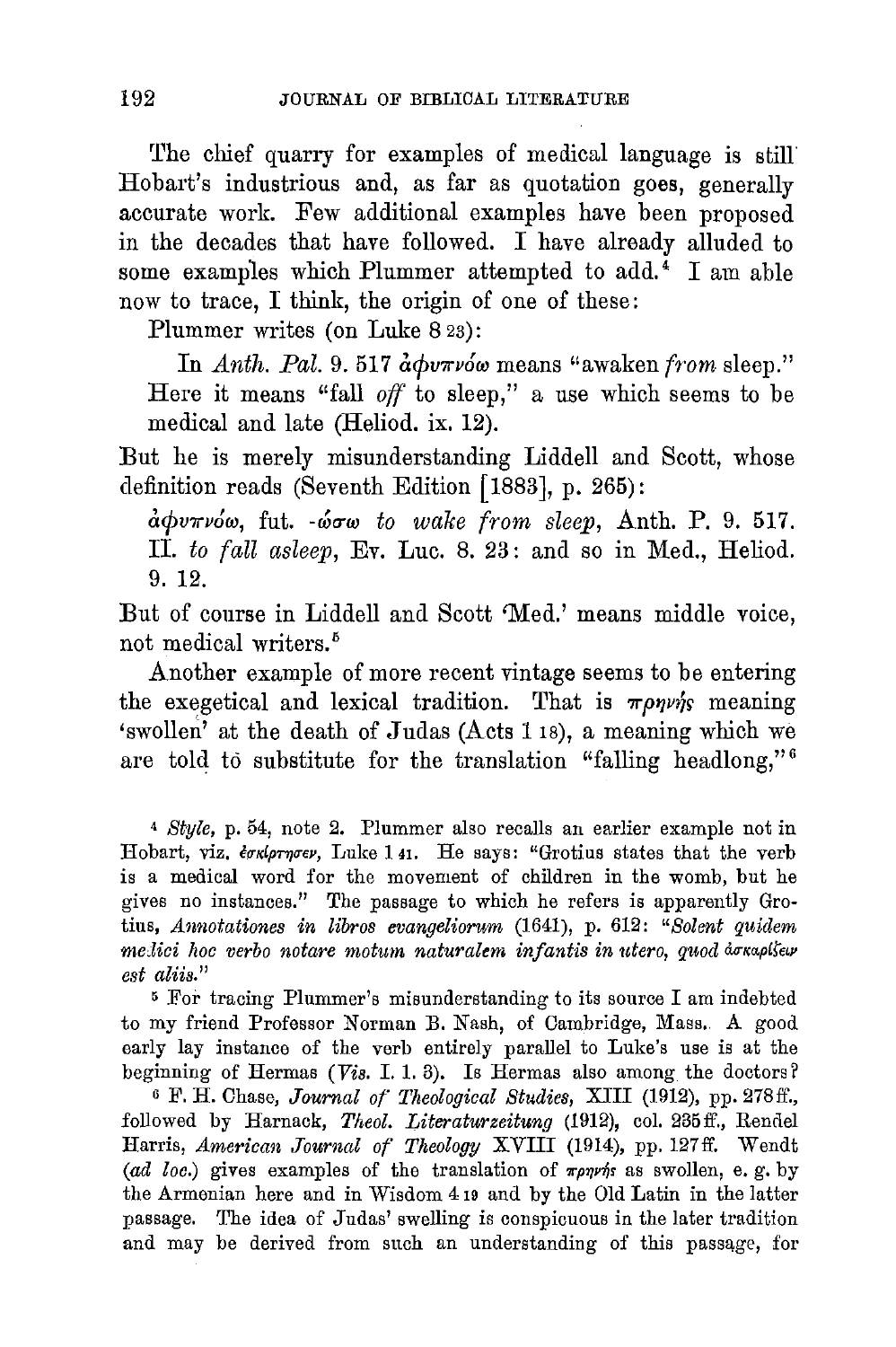and then to add it to the medical examples. But there is no case of  $\pi \rho \eta \nu \dot{n}$  meaning swollen quoted from the medical or even the non- medical writers. If that is its meaning in Acts it is doubtless a popular meaning due to association with the verbs from a like root,  $\pi \mu \pi \rho \hat{a} \sigma \theta a \mu$  (Acts 28 6) and  $\pi \rho \hat{\theta} \omega$ , rather than a technical one.<sup>7</sup>

The originator of this example was F. H. Chase. I may mention next therefore another effort of his in the same direction. Believing as he does both in the accuracy of the speeches in Acts and in the medical education of its author he makes the following comment:

Galen (xix, p. ll, *ed.* Kiihn) mentions the fact that the medical students who attended his lectures took them down. It is by no means impossible that St. Luke acquired the power of shorthand-writing in connexion with his training in medicine.<sup>8</sup>

This fancy however finds no support in the passage of Galen quoted, for it makes no reference to shorthand and does not indicate whether the books were dictated to his students for their own use, or were being multiplied for the trade in the usual way, by dictating them to copyists, for which purpose young 'medics' were doubtless convenient labor.<sup>9</sup>

Another new suggestion of medical terminology is to be credited to Rev. Thomas Walker, D. D. in his *Teaching of Jesus .and the Jewish Teaching of His Age* (p. 336). He is referring to the complaint of Dives in Luke's parable (16 24), "I am in anguish in this flame." He objects to taking  $\phi \lambda o \gamma l$  literally and calls attention to the absence of  $\pi\nu\rho\acute{o}s$  as in the phrase  $\phi\lambda\grave{o}\xi$ 

which intrinsically much may be said. But I must return to this at another time.

<sup>7</sup>Of course we had been previously assured by Hobart and others that  $\pi\rho\eta\nu\eta s$  in, its usual sense of "prone" was technically medical.

s *The Oredibility of Acts* (1902), p. 112 note.

9 έγω μέν ούν ούδ' είχον απάντων αύτων αντίγραφα μειρακίοιs υπαγορευθέντων  $i$ ρχομένοιs μανθάνειν, ή καί τισι φίλοιs αξιώσασι δοθέντων. B. W. Bacon, *Story of St. Paul* (1904), p. 157 note, suggests without accepting the suggestion that "the mention of 'many lights' in Acts 20 s, as if connected with the ·drowsiness of Eutychus 20 9, betokens the observation of the physician."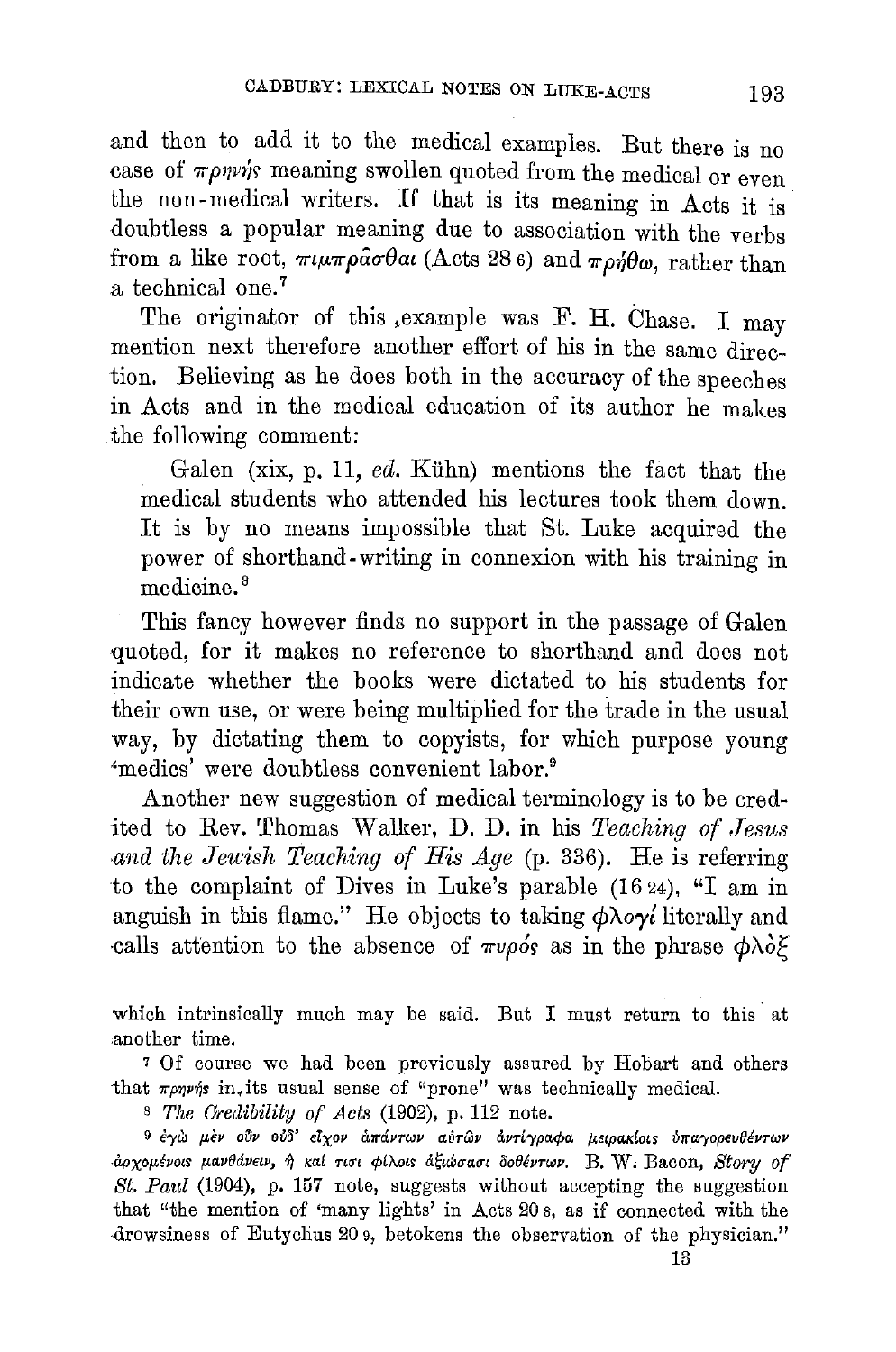*7rup6r;.* "Hence as there is here no explanatory genitive, the request for a drop of water to 'cool' the 'tongue' suggests that  $\phi\lambda\phi\zeta$  on the lips of the rich man means 'fever,' a hitherto unobserved medical use of the term in Luke: 'Father Abraham, pity me and send Lazarus that he may dip his finger-tip in water and cool my tongue, for I am suffering acute pain in this fever."" It is evident that the purpose of this translation is not to confirm Luke's medical knowledge but to acquit Jesus of the contemporary Jewish conception of literal hell fire. No medical parallels for  $\phi\lambda\phi\xi$ , fever, are offered.

Beside the discoveries of medical terms in Luke we have to chronicle the discovery of Lucan terms in the doctors. To the arguments that Luke's preface is influenced by the preface of Dioscorides<sup>10</sup> an additional parallel is now found in the recently discovered letter of the physician Thessalus to Nero  $\pi \circ \lambda \lambda \omega$  $\epsilon \pi$ ιχειρησάντων . . . παραδούναι.<sup>11</sup>

But the most striking additional argument of recent years is connected with the phrase "great fever." This phrase has constituted one of the oldest and most effective arguments for medical terminology. Luke says that Peter's mother-in-law was afflicted with great fever, 438 *ην συνεχομένη πυρετώ μεγάλω*. Galen, *Different. Febr.* 1, 1 (Kiihn vii. 275) states that it was customary for physicians with regard to this kind of difference [i. e., of heat] to name the great fever and small fever. Hobart does not continue the quotation in which Galen himself objects to that usage. Now in 1915 a Munich physician, Dr. Joseph Schuster, published two new passages in which the term 'great fevers' was used.<sup>12</sup> One is from Aulus Cornelius Celsus, a layman, who wrote in Latin in the first half of the first century.<sup>13</sup>

10 P. de Lagarde, *Psalteriztm juxta Hebr. Hieronymi* (1874), pp. 165 f.

<sup>11</sup> S[alomon] R[einach], "Encore Luc médecin," *Revue archéologique*, 5th series, Vol. X (1919), p. 235. Both the initial  $\pi$ o $\lambda$ ot and the use of *imxe•pew* are found in other writers. See Jackson and Lake, *Beginnings of Christianity,* Vol. II, p. 490 note 4; pp. 492ff.

l2 *Biblische Zeitschrijt,* XIII (1915), pp. 338 ff.

13 Lib. iv, Cap. 14. *De viscerum mm·bis et prima de pulmone: "hum: eius casum subsequitur t11Ssis, bilem vel pus trahens, praecordiorum totiusque pectoris gravitas, spiritus difficuttas, magnae febres, continua vigilia, cibi fastidium, tabes."*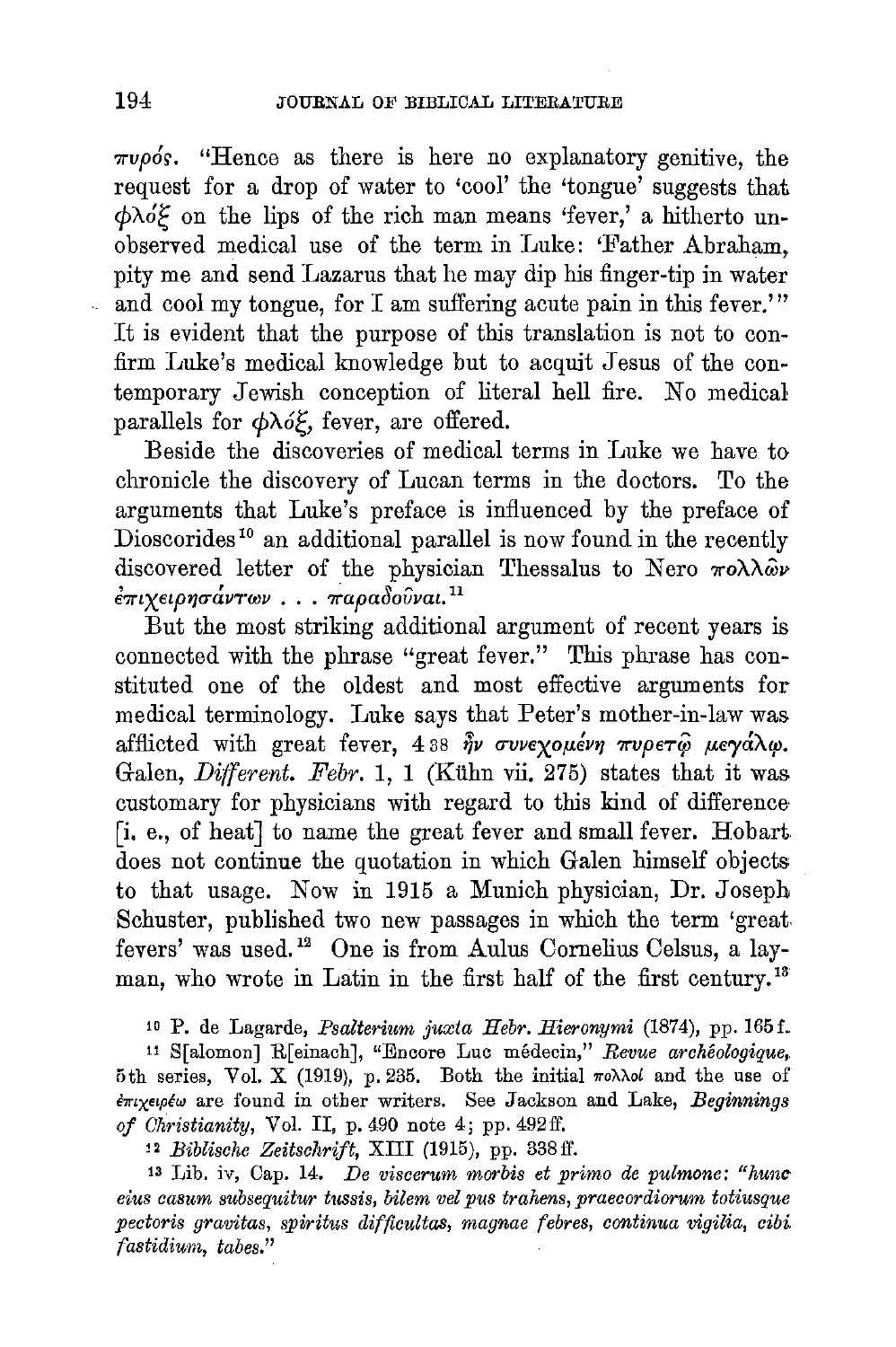The second is Alexander of Aphrodisias in Caria who lived at nearly the same time as Galen. He speaks several times of the distinction between great and small fevers and one passage is almost verbatim the same, including the objection to the misuse of the term, as the passage of Galen. 14 This shows that we are not dealing with really independent writings, but that both writers are merely, as is common in medical writers as well as gospel writers, excerpting from their predecessors. In this case Alexander continues: "But all these differences of fevers one of our predecessors accurately and clearly described." Students of medical literary history<sup>15</sup> identify this common source with Archigenes and thus he and his two excerptors represent not independent witnesses to the terminology but only a single source multiplied.

Hobart's book remains therefore the chief source of medical illustrations and is still quoted often quite indiscriminately, though some writers criticize his method as a whole and hope by making selections to strengthen his thesis. This was the method of Zahn, Harnack and Moffatt, to whose examples I devoted my attention on an earlier occasion. None of these three writers has reversed his former views. Moffatt in republishing in 1918 his *Introduction to the Literature of the New Testament* left unchanged his discussion of "the 'medical' element" in the language of the third gospel and Acts.16 He has also come to the defense of the argument in an article in the  $Exposition^{17}$ 

<sup>14</sup>The principal reference is *De febribus libellus* 31 (in J. L. Ideler, *Physici et medici Graeci minores, Ι (1841), pp. 105f.) μικρούς τε και μεγάλους* dvoμάζομεν πυρετούς ού κυρίως μέν έπι πολλού πράγματος όνομα ποσότητος έπιφέροντες, /Jp.ws o' OUP elOtrrp.EPOL TOVTO 'II'OLeiv OOK t'll'l '11'Up€TWP p.6vwv, dXM. Kal E'll'lli.XXwv p.uplwv, εν ποιότητι μεν εχόντων την ϋπαρξιν, ονομαζομένων δε μεγάλων και μικρών.

15 M. Wellmann, *Die pneumatische Schule bis au{ A1•chigenes,* Berlin (1895), p. 87. 0. Allbutt, *Greelc Medicine in Rome,* London (1921), pp. 279f.

<sup>16</sup> Third edition (1918), pp. 298ff. Moffatt endorses about one third of Hobart's medical terms. An unbiased student of general Hellenistic Greek would find practically all of these words and Luke's use of them familiar and untechnica!.

17 "St. Luke and Literary Criticism," *Expositor,* Eighth Series, Vol. XXIV (July 1922), pp. Iff.

13\*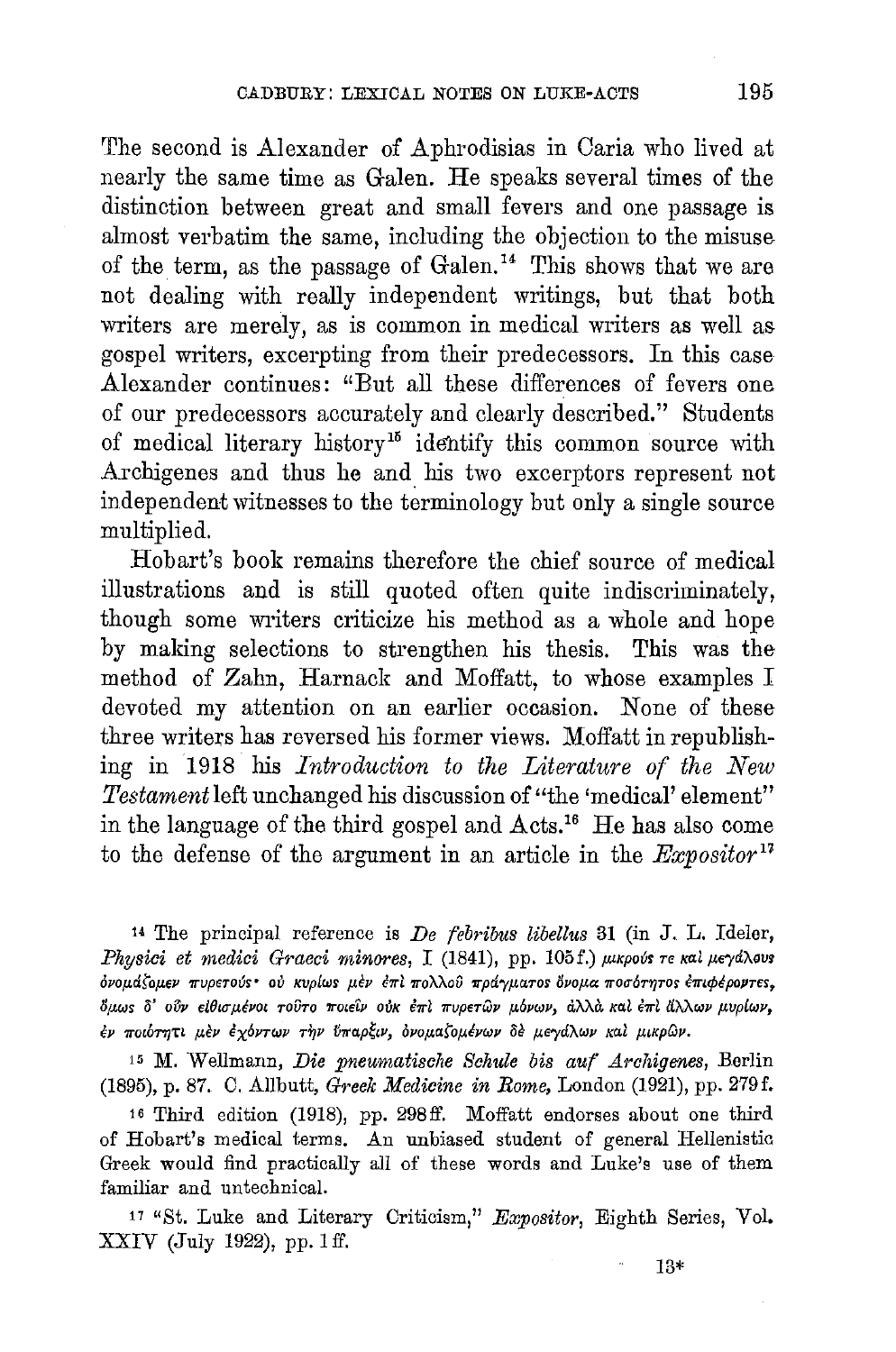to which I shall refer again. Zahn's commentaries on Luke 18 and Acts 19 continue to accept the medical evidence of Hobart, as occasional notes in them indicate. Harnack has not returned to this theme recently, though the reference to it in his intro- .duction to his *Acts of the Apostles* remains in the subsequent editions of his *Mission und Ausbreitung des Christentums* in which that whole introduction was incorporated.<sup>20</sup> About a year ago he wrote me in reply to an inquiry that without a fresh study of the matter he could take no assured position on it.<sup>21</sup>

Other writers who have selected and presented the same arguments may be mentioned. No one was more constant in advocating it than R. J. Knowling, who not only in his commentary on Acts but repeatedly thereafter argued for it.<sup>22</sup> A more recent exposition is to be found in A.T. Robertson's *Luke he Historian in the Light of Research* (1920), pp. 9ff., 90ff. Both he and M.-J. Lagrange. *Évangile selon Saint Luc* (1921),

18 *Kommentar zum N. T.*, III<sup>3</sup> (1920).

<sup>19</sup>*Kommentar zum N. T.,* V 1 3 (1922), 2 1 (1921).

2o *Die Apostelgeschichte,* 1-20 = *The Acts of' the Apostles,* xiii-xliii  $=$  *Die Mission und Ausbreitung* <sup>3</sup>, 83–99 = *Die Mission und Ausbreitung*<sup>4</sup>, 89-107. The omission in the latter work of the phrase "a physician probably already well stricken in years" is due to Harnack's change of date from "in der Zeit der flavischen Kaiser" to "in der mittleren Zeit der Regierung des Kaisers Nero," rather than to a changed view of authorship. Following Ramsay *(Luke the Physician,* pp. 16 f.) Harnack lays stress upon the fact that in Acts 28 s the word used of Paul's cure of Publius is *ldoaro*, while in the next verse other treatments of disease (forsooth by Luke the diarist) are described by  $\theta \epsilon \rho a \pi \epsilon \omega$ . But the juxtaposition of these words in Luke's gospel (e.g.515,17; 617,18,19; 843,47; 9 1, 2, 11; 14 s, 4) forbids our reading in the variation any fixed distinction of meaning. Of. Robertson, *Luke the Historian,* pp. 10, 101£.: "lmke employs one verb for the miraculous cure of Publius by Paul and another for the general practice of medicine in which he is engaged."

<sup>2</sup>1 "0hne ein neues *Studium* kann ich keine feste Stellung zu dem Problem nehmen. Meine Ansicht, daß Lukas der Verfasser des Evangeliums und der Acta sei, bleibt mir unerschiittert, auch wenn das von der Sprache genommene Argument wegfallt." Postcard 17 i. 1925.

<sup>22</sup>*Expositor's Greek Testament.* II (1900), pp. 9 ff. and *passim; The*  Biblical World, XX (1902), pp. 260ff., 370ff.; *Literary Criticism and the N. T.* <sup>2</sup> (1910), pp. 9ff., 68ff.; *Messianic Interpretation and Other Studies* (1910), pp. 113ff.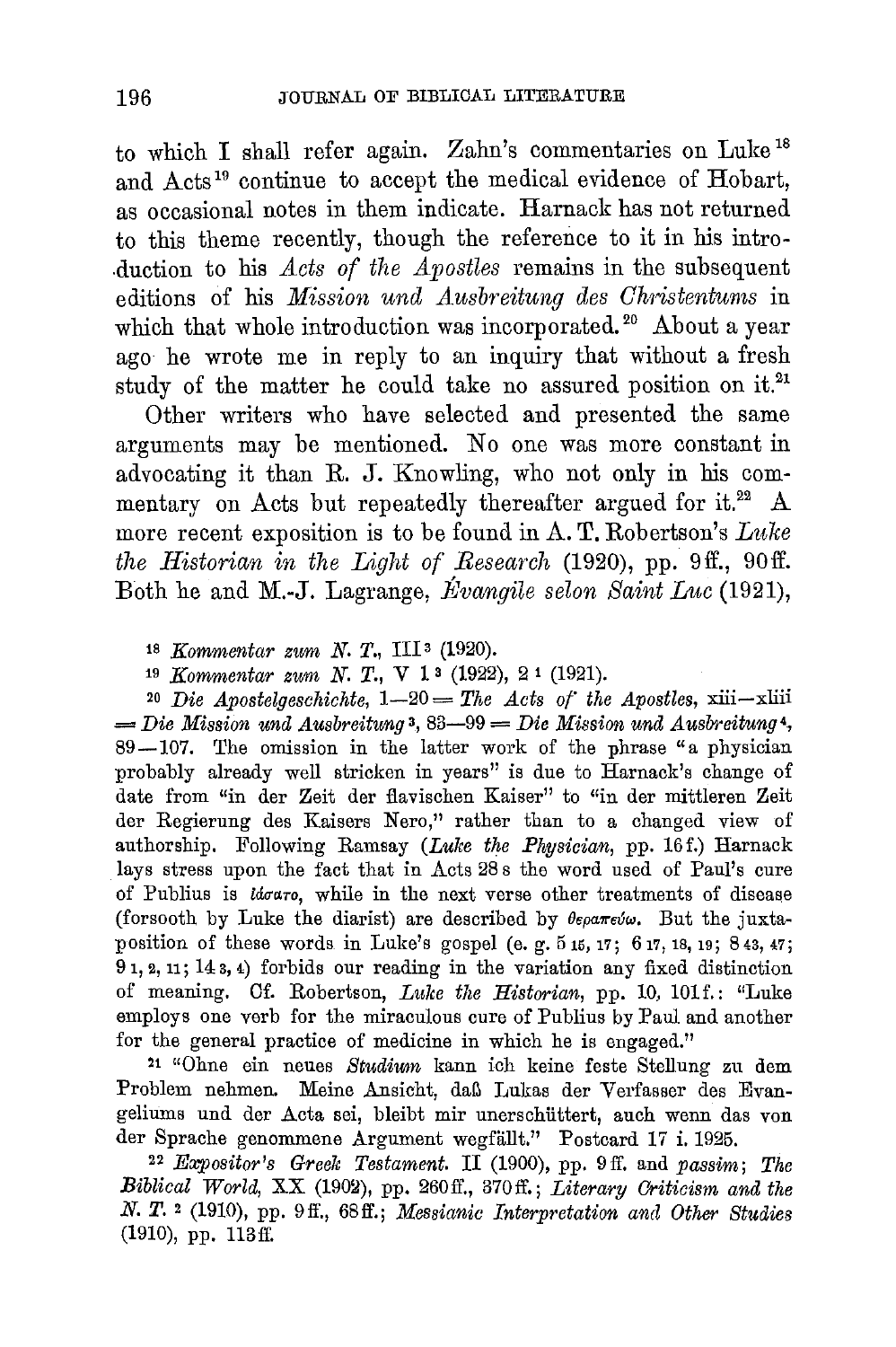pp. cxxv ff. wrote (or at least published) their arguments after reading my monograph, without becoming convinced of its contention.

Feine on the other hand in the third edition of his *Einleitung*   $in$  das  $N$ .  $T$ ., (1923), pp. 58 ff. has felt bound to change his earlier position and to admit that the technical medical expressions of the Lucan writings do not offer a proof that the author was a physician, though he thinks the same contention can be established on other grounds.<sup>23</sup>

23 Among other recent writers who have acknowledged the insufficiency of the argument from "medical language" may be named A. Thumb in Hastings *D.* A. G. I (1916) p. 555; K. Lake, *ibid.,* p. 720; M. Goguel, *Introduction au N. T.* III (1922), p. 146; G. W. Wade, N. T. *History* (1922), pp. 206 f.; B.S. Easton, *St. Luke,* 1926, p. xxxiv.

Meanwhile the validity of the medical evidence is taken for granted and enters the most elementary text books; e. g.:

W. F. Adeney, *Century Bible*, "Luke" (1922), see index *s. v.* "Medical." H. Appel, *Einleitung in das* N. *T.* (1922), p. 166.

W. C. Allen in Allen and Grensted, *Introduction to the Books of the*  N. T. (1913), pp. 50 f.

J. V. Bartlet, *Century Bible,* "Acts" (1901), see index *s. v.* "Medical." In *Encyclopedia Britannica* 11 (1910), XVII, pp. 117 f. Bartlet would make even the Canon of Muratori, the oldest external witness to the Lucan authorship, bear witness to him as a doctor by supposing 'iuris studiosum' to be based on an error of  $\nu$ *b* $\mu$ ov for  $\nu$ *bov*.

A. W. F. Blunt, *Clarendon Bible,* "Acts" (1922), p. 21.

S. C. Carpenter, *Christianity according to S. Luise*, (1919), pp. 192 f.

G. Milligan, *The* N. *T. Documents* (1913), p. 56, "medical training which enriched his vocabulary with many scientific and quasiscientific terms."

J. H. Moulton, *Grammar of N. T. Greek*, II (1919-), 9 note: "the medical writers who so profoundly influenced his diction."

W. F. Burnside, *St. Luke* (1913), see index *s. v.* "Luke, Medical Language," and *The Acts* (1916), p. xii and index *s. v.* "Medical." At Acts 21 <sup>1</sup> he notes on  $r\psi$  K $\hat{\omega}$ : "famous as the birthplace of Hippocrates and therefore of special interest to S. Luke."

E. J. Goodspeed, *The Story of the N. T.* (1916), p. 68, "a few echoes of medical language."

G. H. Gilbert, *The Bible for Home and School,* "Acts" (1908), pp. 13, 50, 60, 103, etc.

L. Ragg, *St. Luke* (1922), (Westminster Commentaries), pp. xxx f. *et passim.* 

A. T. Robertson, *A Translation of Luke's Gospel* (1923), *passim.*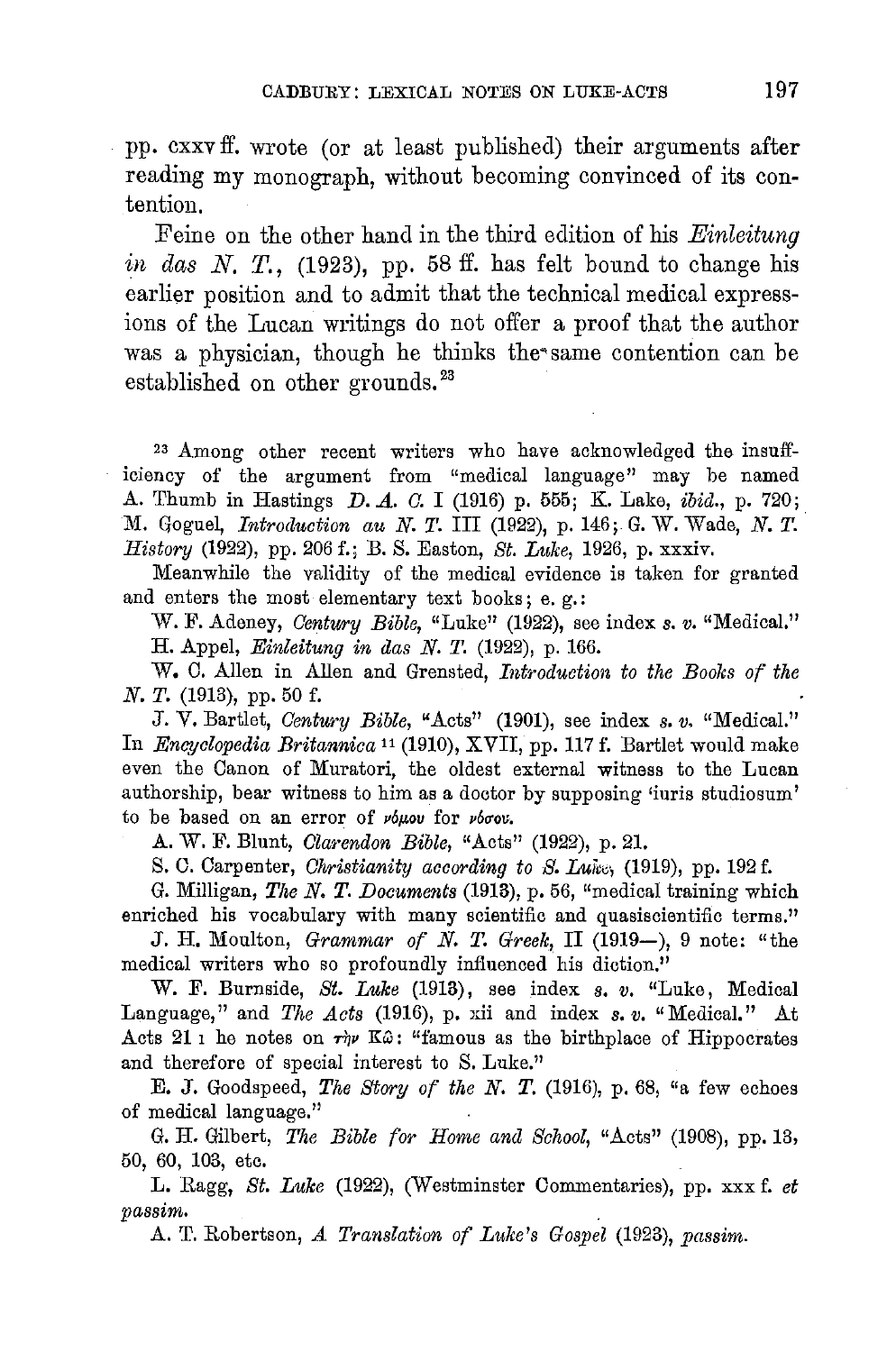The newer advocates repeat the defects of the older arguments. There is no apparent effort to test the extent of the occurrence of the examples outside Luke and the medical writings.  $24$  That a word occurs in both is of little significance unless it can be shown that it is not frequent in other contemporary Greek. 25 Rarely is the claim of such exclusively medical use advanced and for most of the words suggested as medical terms such a claim cannot be substantiated.

That the words in question occur nowhere else in the New Testament is no valid evidence that they are really rare in Greek literature or that they are characteristic of Luke. Even

A. Souter, Hastings D. C. G. II (1908), p. 84: "From the character of the language of his writings it is evident that he had a good education, both rhetorical and medical."

A. Wright, *ibid.*, p. 91: "Hobart's *Medical Language of St. Luke* needs some weeding out, but has never been refuted."

For older sponsors of the thesis, Roman Catholic and Protestant, see Knowling, *Biblical Wm·ld* XX, p. 260 *note.* 

24 Knowling is an exception. After calling attention to the occur rence in ordinary Greek of his examples he regularly argues that nevertheless they may be regarded as medical because they are frequent in the doctors or are not used by other N. T. writers.

25 Beside the examples of such claims cited in my *Style,* pp. 61 f. note 76, I may refer to the general exaggerated statement in the popular apologetic work, *The Truth of Christianity*, by W. H. Turton, 9th Edition (1919), p. 296: "There are 201 places in Acts, 252 in the Third Gospel where words and expressions occur which are specially, and many of them exclusively, used by Greek medical writers." The claim of Hobart, to which I previously referred, that  $\epsilon k\psi \nu_{\mathsf{X}}\epsilon\nu$ , to die, "seems to be almost confined to the medical writers" is repeated by L. Pirot, *Les Actes des .Apotres et la Commission Biblique,* Paris (1919), p. 50, in the form: "un terme exclusivement réservé à la littérature médicale." Robertson who quotes Hobart on  $\partial x \psi$  *extraction* adds on the same page (99) a similar claim for *fldau* (Acts 3 7): "The word for feet is unusual in this sense outside of medical works." But according to Knowling *ad loe.* (who nevertheless thinks it has been justly held to point to a technical description of a medical man) it "is found in the same sense as here in Wisdom 131s; cf. also Josephus, *Ant.* VII. 3, 1, so in Plato, *Timaeus*, 92 A." To which we may add at random Dion. Hal. V, 25; Philostrat. *Imag.* ed. Keyser, p. 418, 2 f.; Apollodorus I, 3, 5 *et al.*; Philostrat., Apoll. Tyan. 55, 11.; Philo, *De opif. mundi*, 40 § 118; Josephus, *Ant.* VII. 5. 5 § 113, *bis*; 11, 3 § 269; 12, 2 § 303; P. Loud. 121 line 518, etc.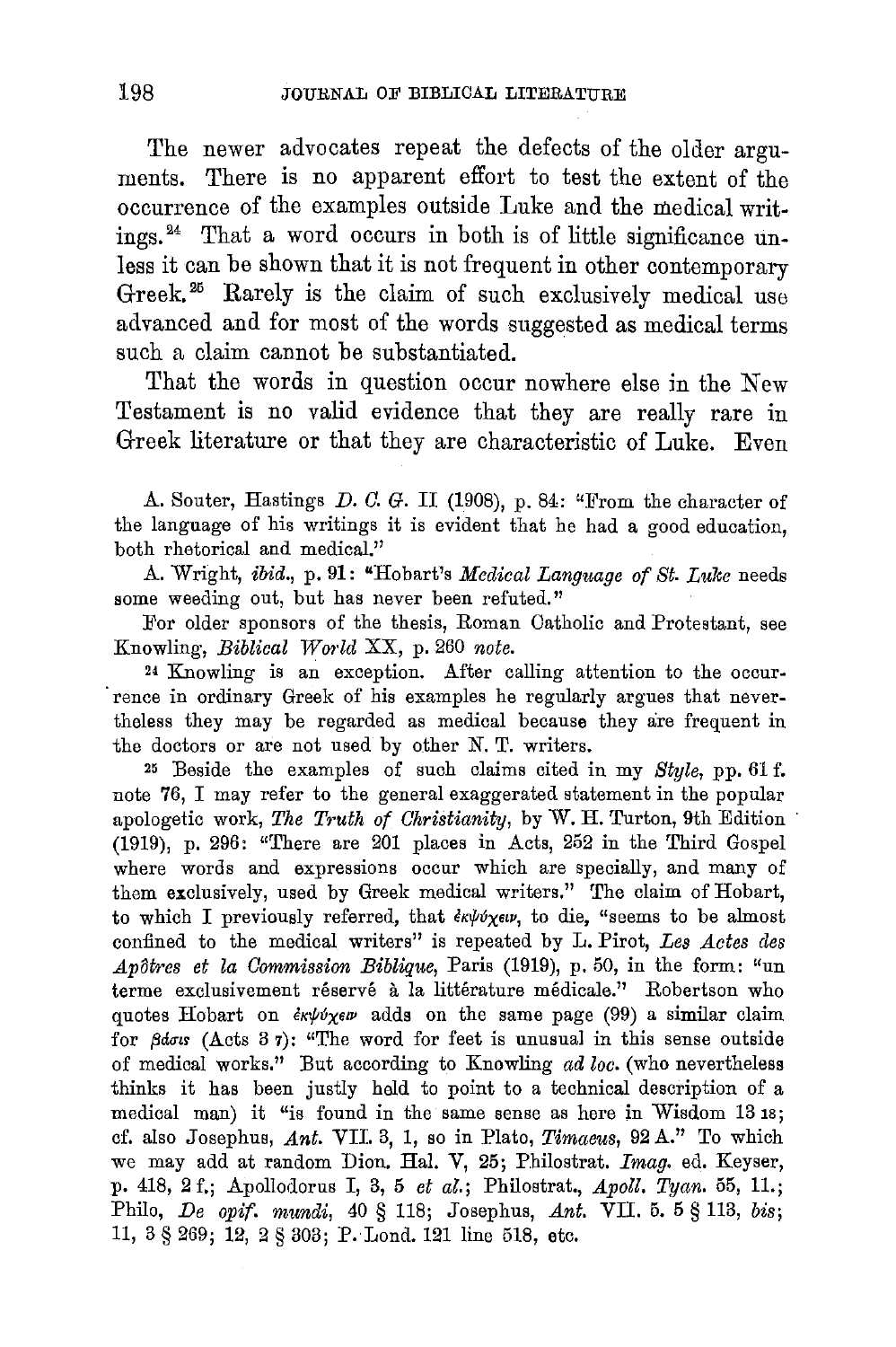limitation of a few words to Luke and Galen would prove little. It is natural that in our limited knowledge of Hellenistic Greek the voluminous medical writings of the early empire should show some points of contact with the rarer words of every contemporary writing. It is interesting how prominent is the citation of occurrence of words from the doctors, especially Galen, in such word lists as W. Schmid compiled for Dio Ohrysostom, Lucian, Aristides, Aelian and Philostratus,<sup>26</sup> or P. N. Harrison for the Pastoral Epistles.<sup>27</sup> A list of the less common words in Luke would in like manner include some which the doctors along with a few other writers, or sometimes the doctors alone, attest. I have called attention before to two such words,  $\sigma v \gamma$  $k\nu\rho/\alpha$  and  $\dot{\alpha}\nu\omega\tau\epsilon\rho\kappa\dot{\omega}s$ , as words of Luke found also in medical literature but "except for later writers ... cited from no other sources."<sup>28</sup>  $\psi \omega \chi \omega$  also appears to be attested only in Luke 6 1 and (in the middle) Nicander, *Theriaca,* 619. Hobart and his followers failed to emphasize such cases. But such illustrations are quite illusory-statistical accidents, Deissmann would call them, and they might be spoiled by a new discovery. A good chance for a further example was overlooked when no parallel to the word  $\delta\rho\omega\theta$ e $\sigma$ las of Acts 17 26 was known except the form *opoeerrlwv* in Galen, *Definitiones medicae* II (xix. 349). But now the word appears on an inscription and a papyrhs.<sup>29</sup>

I attempted before to indicate how frequently Luke's 'medical terms' occur in ordinary writings like the LXX, Josephus,

<sup>26</sup>*Der Atticismus,* 1887-1897, *passim.* Similar lists for Maxim us of Tyre were prepared by K. Diirr in *Philologus,* Supplementband VIII  $(1899-1901)$ , pp. 70 ff.

<sup>27</sup>*The Problem of the Pastoral Epistles* (1921), pp. 161 ff. Other N. T. writings use words attested elsewhere only in the doctors, or well illustrated by them (see Wettstein *passim)* as Knowling, *Bibl. Worlcl,*  XX. 263, grudgingly admitted for Mark. Hobart's collection of parallels to Luke and Acts may be quite useful as lexical materials if, like the similar *Observationes* from other writers, they are treated as merely illustrating Luke's meaning or his relation to current Greek idiom.

<sup>28</sup>*Style,* p. 62, note 76 at end. Attention may however be called to the occurrence of *συγκυρία* in Symmachus' translation of 1 Sam. 6 a. The nearest lay parallel I find to *avwreputos* is *avwrepeus* in a papyrus of ii *1* B. C. *(Archiv fur Papyrusforschung* I. 63 f., line 13).

29 See *J. B. L.* XLIV (1925), pp. 219 f.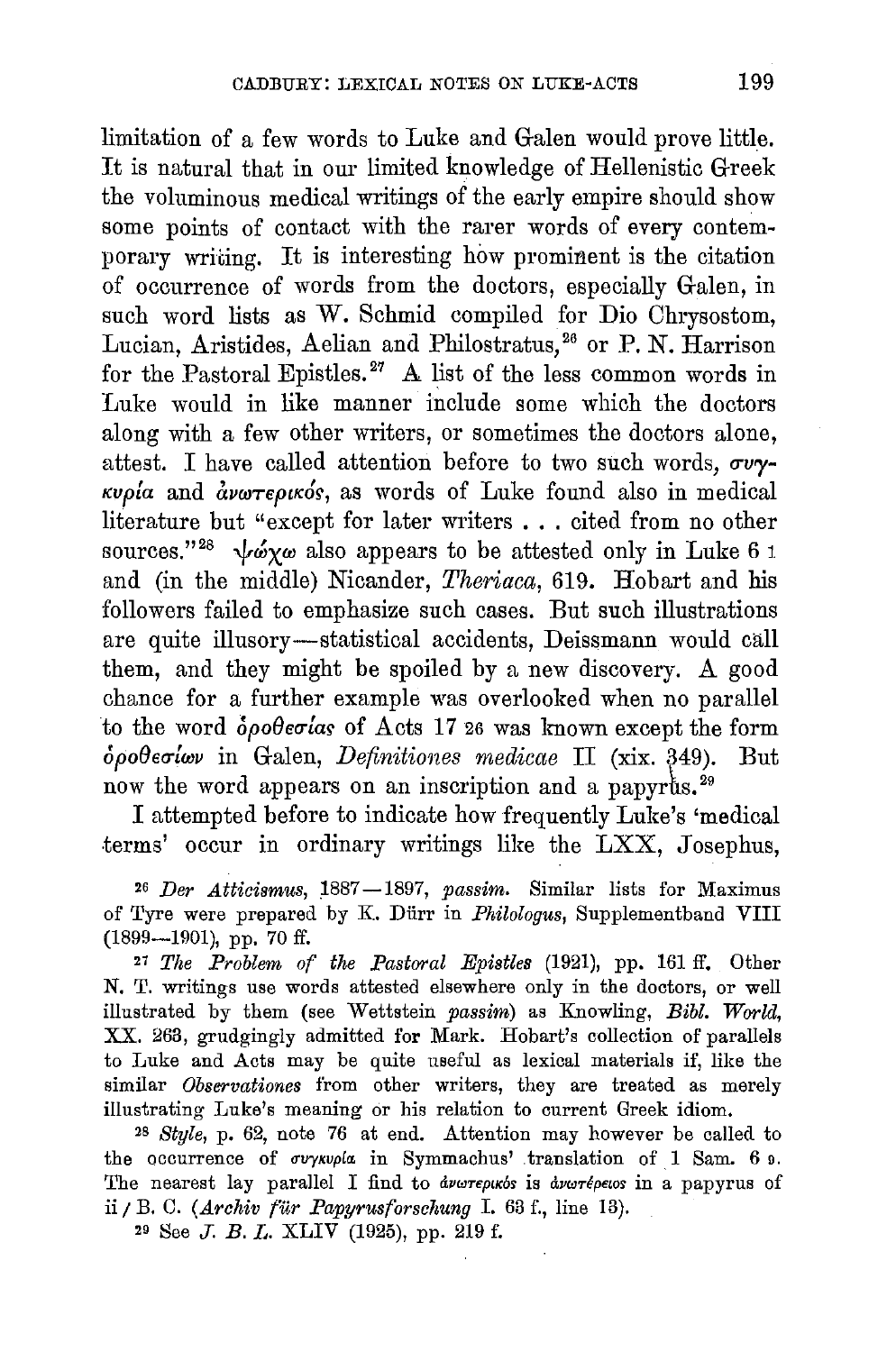Plutarch and Lucian. Ail new evidence on Hellenistic Greek tends not to isolate Luke's diction but to connect it with contemporary writers. The forthcoming concordances to Josephus and Philo may be counted on to show that many of the so-called medical terms are used and used with frequency by these contemporary Jewish writers in Greek. I suppose objection will be taken to regarding Philo's use of such words as evidence of lay currency since his medical training has been sometimes suggested.<sup>30</sup> The papyri at least cannot be regarded as medically influenced in the main, and the newer conveniences for comparison of N. T. vocabulary with these writings give some excellent confutation of so- called medical examples. I quote a few illustrations of the rarer words in Luke from recent publications of these non -literary writings.

In the parable of the Good Samaritan the robbers are said to have left their victim "half dead" ( $\hat{\eta} \mu \theta \hat{\alpha} \hat{\gamma}$ ). In spite of its obviously untechnical character this picturesque adjective has been claimed by Hobart, Harnack, Zahn and others as medical. But the frequent occurrence of this adjective in complaints of assault and battery suggests a very ordinary origin and show how fully Luke's phraseology agrees with the idiom appropriate to the occasion.<sup>31</sup>

In the description of the lame man at the Beautiful Gate (Acts 3 7), a passage often claimed among the irreducible minimum of medical terms, the author of Acts seems to have used for "ankles" the spelling  $\sigma \phi v \delta \rho \dot{a}$  rather than  $\sigma \phi v \rho \dot{a}$ . One other instance .of this spelling before Hesychius is now available in a palmomantic papyrus of the third century. 32 Probably

30 Brehier, *Les idees pkilosophiques et religieuses de Philon* 2 (1925), pp. 286 f.

<sup>31</sup> Luke 10 30  $\pi\lambda\eta\gamma$ às *emOevres amij* $\lambda\theta$ ov apevres  $\eta\mu\theta$ av $\hat{\eta}$ . Cf. P. Lips. I. 37, 21 (389 A. D.) *ήμιθανή αύτον ποιήσαντες*; P. Amh. II, 141, 13 (350 A. D.) *7TA'YJ'Ya'is* p.e *KarlKnvav* , •• *7}p.t0avfi Kara<TT?j<Tavres.* The adjective *7}p.t0av'l]s* occurs . in 4 Mace. 4 11; Dion. Hal. viii. 67, 5; Diod. Sic. xii, 62, 5; Arrian, Strabo, etc. The adjective  $\eta\mu\iota\theta\nu\hat{\eta}s$  quoted by Hobart from the doctors is also commoner in earlier and contemporary Greek, being found in Aelian, Aeschines, Aeschylus, Alciphron, Apollodorus, Aristophanes, Dio Cassius, Dion. Hal., etc.

32 P. Flor. 391, 53 and 56.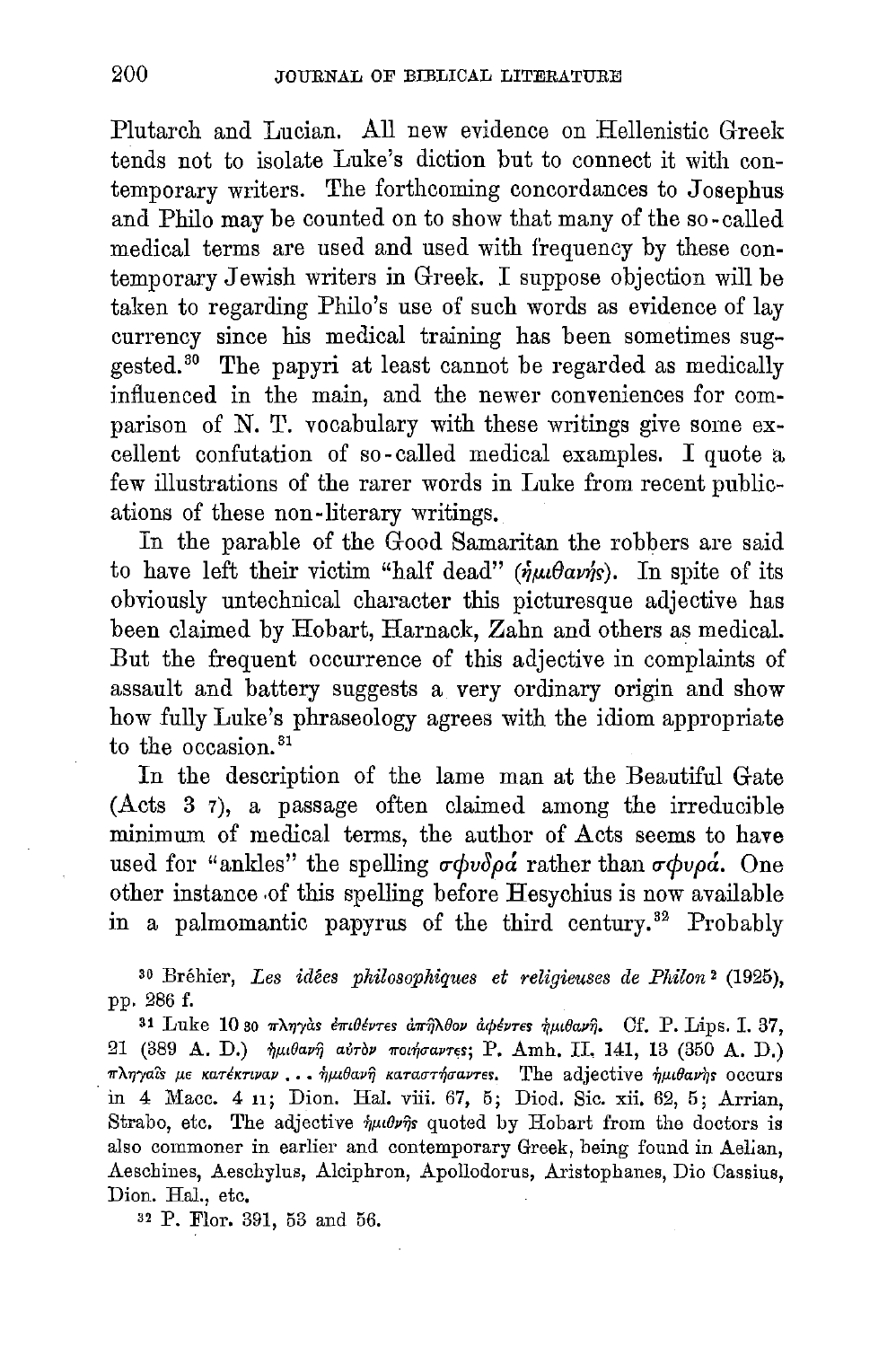neither the common nor the uncommon spelling is distinctively medical.

Among Luke's four words for bed or pallet the rarest is perhaps the diminutive  $\kappa \lambda \nu \dot{\alpha} \rho \nu \rho$  (Acts 5 15). It occurs, to be sure, in Aristophanes, Arrian, Artemidorus, Marcus Aurelius and Pollux. 33 Its appearance in a Ptolemaic papyrus recently published 34 shows that it had been part of every day Greek in the interval between Aristophanes and the Christian evangelist.

The disease of Herod Agrippa I is described by one compound adjective σκωληκόβρωτος, "worm-eaten" (Acts 12 23). Previously this word was attested from Theophrastus who applies it to diseased plants, and it was inferred from this botanical use and "indirectly from the fact that non-medical writers express the disease differently" that it was a medical term. The papyri now show the word used by unscientific men.<sup>35</sup> In the examples cited from papyri iii  $/B$ . C. it is used of grain.

These are only four illustrations of Luke's "technical terms" among the papyri. They could be multiplied considerably. It is perhaps worth noting that not only are these words not limited to the medical writers; not one of the four words or spellings has yet been cited from the medical writers at all. Or-to take words which do occur in the doctors-would not any diligent reader of Hellenistic Greek rub his eyes to see the noun and adverb from  $\phi \iota \lambda \dot{\alpha} \nu \theta \rho \omega \pi$ os (in Acts 27 s  $\phi \iota \lambda \alpha \nu$ - $\theta$ ρώπως τε ο 'Ιούλιος τω Παύλω χρησάμενος, and 28 2 οι τε  $\beta$ αρβαροι παρείχον ού την τυχούσαν φιλανθρωπίαν ήμω) claimed as medical terms by Hobart, Moffatt and Knowling.<sup>36</sup> Why, a single handbook of inscriptions<sup>37</sup> contains over 40 instances of these words, including at least three instances of the use of

33 Cf. *Style,* p. 56 note 32.

3< PSI VI. 616, 14 (iii 1 B. C.) *ra* iAwdp<a,

35 PSI V. 490, 14 σκωληκόβρωτον, Cf. P. Grad. 7, 11 άσκωληκόβρωτος where, however, some letters are not certain.

36 Hobart, pp. 296 f.; Moffatt, p. 299 and note; Knowling, *acl loc.*  and *Biblical World,* XX, p. 376.

37 W. Dittenberger, *Sylloge inscriptionum Graecarum* 3 IV (1924), p. 611, *s. v.*  $\phi$ *iλavθρωπίa*, -os. In the recently published letter of Claudius to the Alexandrians (P. Lond. 1912) the words occur four times in less than 100 lines.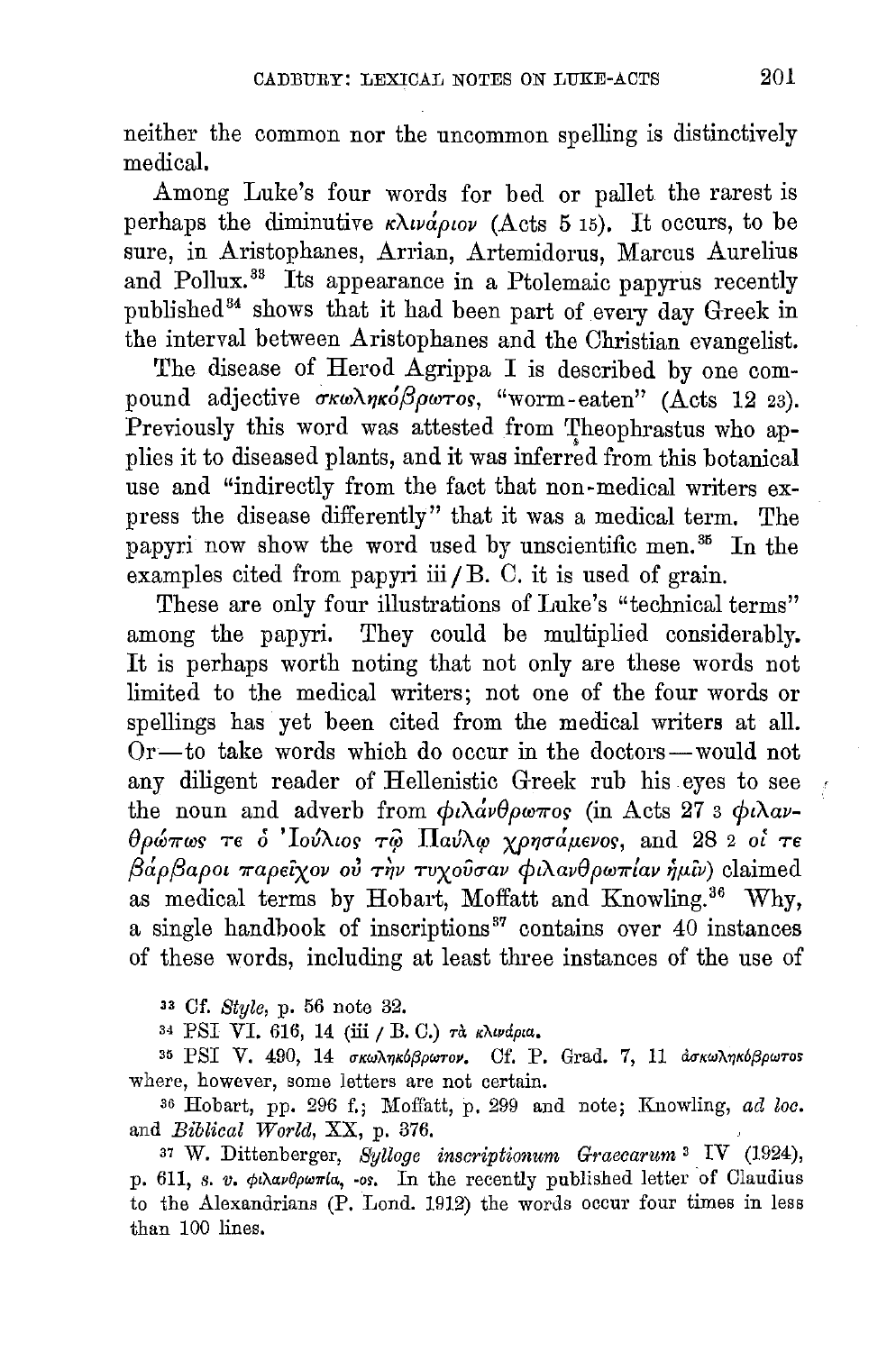the adverb  $\phi \mu \lambda a \nu \theta \rho \omega \pi \omega s$  with the verb  $\chi \rho \omega \omega a \rho$  precisely as they are combined in Acts, and as indeed they are combined in Demosthenes, Polybius, Diodorus, Plutarch, Dio Cassius and other writers. 38 Thus it frequently turns out that instances intended to show Luke's diction as related to the doctors exhibit in striking fashion his concord with the less obvious idioms of contemporary Greek in general. 39

The more recent claimants of medical evidence in Luke-Acts profess not to rely on mere vocabulary. They admit the exaggeration in Hobart's contention and the ineffectiveness of merely verbal examples, yet in the end they must depend on the choice of words in this author as evidence of medical training. This is particularly the case in his descriptions of diseases which, whether in parallel passages or not, are always asserted to be "in medizinisch exakterer Weise" than the other evangelists. I cannot deal with all such arguments. It will be obvious from the following quotations how subjective such judgments are bound to be. The changes Luke makes in Mark can often be otherwise explained. I quote from Robertson:

The point to observe here is whether Luke made any changes that a physician would be likely to desire. We have already seen that in Luke 8 43 Mark's caustic comment that the poor woman 'had spent all that she had, and was nothing bettered, but rather grew worse' (Mark 5 26) has been softened to 'she was not able to be healed by any' (a chronic case for which physicians were not to blame). But this striking case does not stand alone ...

The healing of Simon's mother-in-law (Mark 1 30 f.  $=$ Luke 4 38 f.  $=$  Matt. 8 14 f.) has some striking touches. Luke alone notes that she 'was holden with a great fever.' Precisely this medical phrase of 'great fever' occurs in Galen and Hippocrates. Galen says that Greek physicians divided

<sup>39</sup>Josephus, *Contra Apion* I. 20, § 153; *Antiq.* XII, 2, 5 § 46; XIV 12, 3 § 313; Isocr. *Epist.* VII. 6; Demos. *De falsa legat.* 225; Aeschines, *Oontr. Otesiph.* 57; Diod. Sic. XX. 17; Plut. *Aemil.* 39, p. 276 B, *Alcib.*  4, p. 193 E; Dio Cass. 71, 14 and 27.

39 Of. Zahn on Acts 27 3: "klass. Begriffe durch deren Anwendung ... Lc sich als einen Griechen ... kennzeichnet."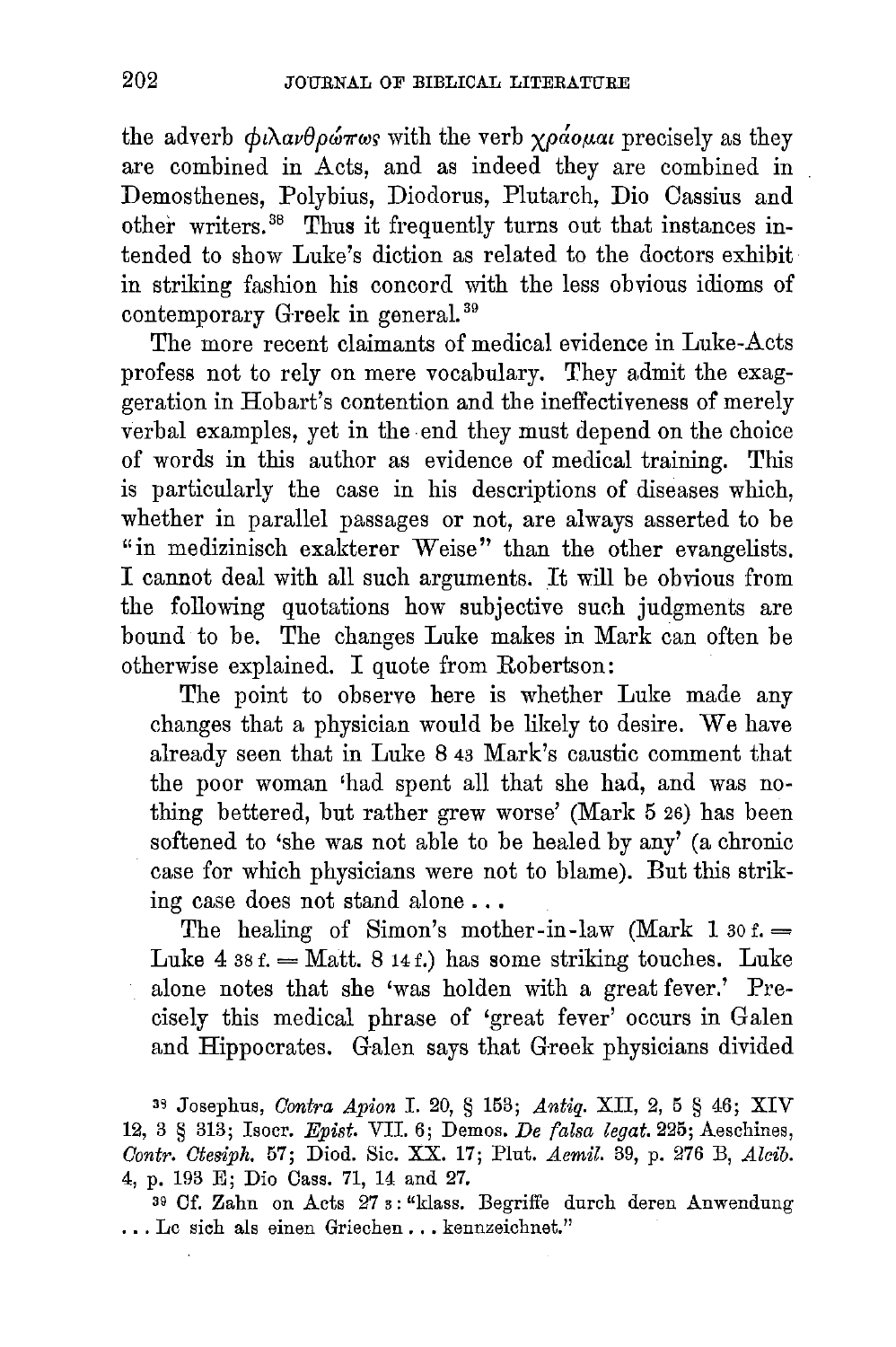fevers into 'great' and 'small.' Luke, like a doctor, adds also two items concerning Christ's method of treatment. 'And he stood over her,' as if in careful contemplation of the symptoms of the patient by way of diagnosis ... Luke adds 'and rebuked the fever,' showing that Jesus spoke words of authority and cheer like the wise physician. Jesus spoke not for mere psychological effect on the patient, but also to show his instant mastery of the disease. So Luke observes that the fever left her 'immediately.' It is not a matter of vocabulary here, but we note the physician's interest and insight that give these touches to the story not present in Mark and Luke ...

In the story of the raising of Jairus' daughter (Luke 8 55  $=$  Mark 5 41 f.  $=$  Matt. 9 25), Luke alone gives the detail that Jesus 'commanded that something be given her to eat.' Once more the physician's interest in the child's welfare appears."<sup>40</sup> Now the last item is simply a mistake. Mark also records Jesus' command that something be given her to eat. 41 As to Peter's mother-in-law, the word "rebuke" sounds magical rather than medical. The other differences are quite difficult to judge. If Luke's "stood over her" is medical, what shall we say of the parallel in Mark omitted by Luke, "approaching her he raised her up taking her hand." I find no instance of "great fever" in Hippocrates nor am I sure that the references to unsuccessful doctors in Mark and Luke indicate respectively the layman and the physician.<sup>42</sup> What shall we say of Matthew who leaves the comment out entirely?<sup>43</sup>

40 Robertson, *op. cit.,* pp. 92 ff.

41 This error had occurred in Ramsay and I had already called attention to it, *Style,* p. 61. Yet Robertson "after a careful study of Cadbury's arguments" (p. 12) repeats the error. The real motif of the eating is to prove the reality of the miraculous resuscitation as at Luke 24 43, etc.

42 For a high fever Hippocrates and the other medical writings use other adjectives very frequently.  $\mu \epsilon \gamma a s$  *ruperbs* is not common in them, I refrain from collecting cases where laymen (e. g. frequently in the papyri) use  $\mu$ *'/as* to describe a disease. Strictly speaking Luke's *Tapaxphua* does not go with the verb 'left her' (apher) but with the sentence that follows, while Mark used the synonymous  $\epsilon \partial \theta$  twice earlier in the pericope.

<sup>43</sup> It should be remembered that, except in *BD Syr sin Sah Arm.*, Luke 8 43 contains parallel to Mark *ήτιs larpo*<sup>3</sup>s προσαναλώσασα όλον τον βίον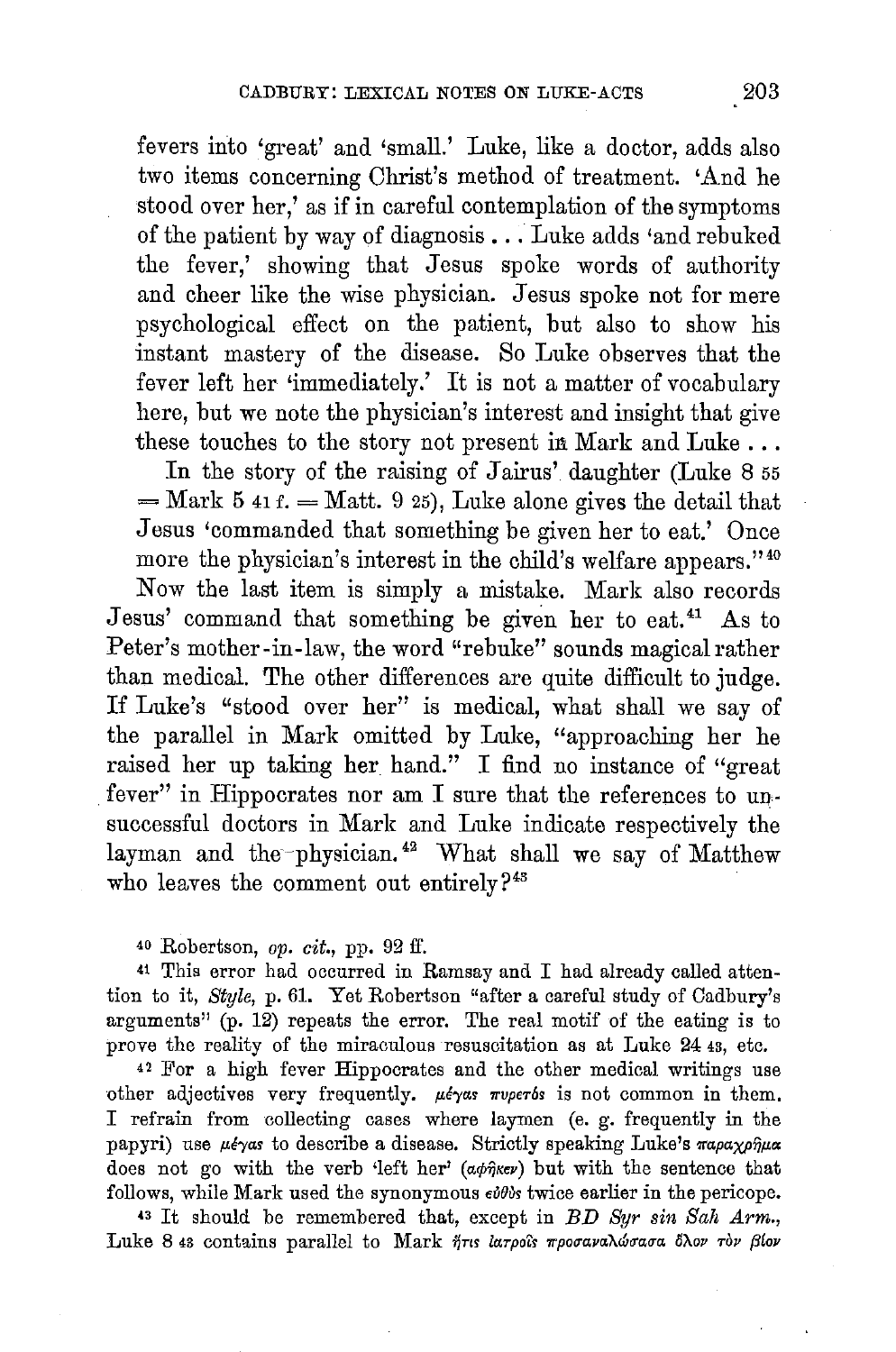Even in their comparison of Luke's terms for diseases with those of doctors and laymen the medicalists' arguments need testing. Hobart (p. 43) inferred that  $\sigma \kappa \omega \lambda \eta \kappa \delta \beta \rho \omega \tau \sigma$  (Acts 12 23) may have been a medical term because non-medical writers express this disease differently. Similarly, it is argued that  $\pi a\rho a\lambda v\tau$ *u*cos in Mark must be a layman's word because the physicians do not use it, while Luke and the doctors use the familiar  $\pi a \rho a \lambda e \lambda v \mu \epsilon v$ os.<sup>44</sup> But another adjective in - $\kappa \delta s$ , v $\delta \rho \omega$ - $\pi\kappa\omega s$ , is claimed as a good medical term simply because the doctors use it. Hobart, Harnack and Moffatt regard " $\theta \epsilon \rho \mu \eta$ (Acts 28 s) for  $\theta \epsilon \rho \mu \acute{\sigma} \tau \eta s$  the usual medical term for heat." But the known distribution of these words does not justify the inference.  $\pi a\rho a\lambda v\tau\kappa\delta s$  outside the gospels is rare. But the only early occurrences that I can find claimed for it appear to be precisely in the two first century doctors, Moschion and Dioscorides.45 There is good MS evidence for supposing that Luke

as well as oux  $\alpha_X$  *lorgieur*  $\alpha_{\pi}$ <sup>2</sup> outlease  $\theta$ *beparrev* $\theta$ *fipal*. And if the omission of this unfavorable reference to physicians bespeaks a professional apologetic on Luke's part how do the defenders of Luke's M. D. find evidence of the same viewpoint in Luke's introduction of the somewhat uncomplimentary challenge, "Physician, heal thyself" in Luke 4 23? They cannot have it both ways at once. In like manner they argue that "it is significant that Luke the physician should cite as almost the last words of his record a prophecy (Is. 6 9 f.) ending with *ldsoual*" (Knowling on Acts 28 27, following Plummer). But they do not explain the fact that in the first speech in his record (Luke 4 1s) the evangelist in quoting the same book of Isaiah (611 f.) omits precisely the same verb by omitting the clause *lásabat rods surverptutivous rip kapotav (Plummer declares the MS evidence* against the clause in Luke decisive).

44 Moffatt, *Introduction* p. 298, "evidence of his early studies and professional training may be discovered .• in the choice .. of the correct medical term *παραλελυμένοs* for the popular *παραλυτικόs.*" Similarly Zahn, *Intro.* III, p. 161; Knowling, *Biblical World XX*, pp. 262; Robertson, *Luke the Historian, p. 94; Harnack, Luke the Physician, p. 185: "Tapa-'ll.e"Avpbos* is linguistically an improvement, but it is also the technical word of the physicians who do not use  $\pi$ apaNvrunds." Of Herod's death  $\sigma$ Kw $\lambda \eta$ Kó $\beta \rho$ wros Harnack in 1892 had said, "Die medicinische Wissenschaft kennt eine solche Krankheit nicht" ('Medicinisches aus der ältesten Kirchengeschichte' in  $T. U. VIII.$ , 4, p. 95).

45 Moschion, *De pass. muUebr.,* ed Dewez, p. 69, 25. Dioscorides, *ed.* Sprengel, i, p. 30; ii, p. 213 *al.* Contrast Harnack's assertion quoted above. The word occurs also in the apocryphal gospels (Tischendorf,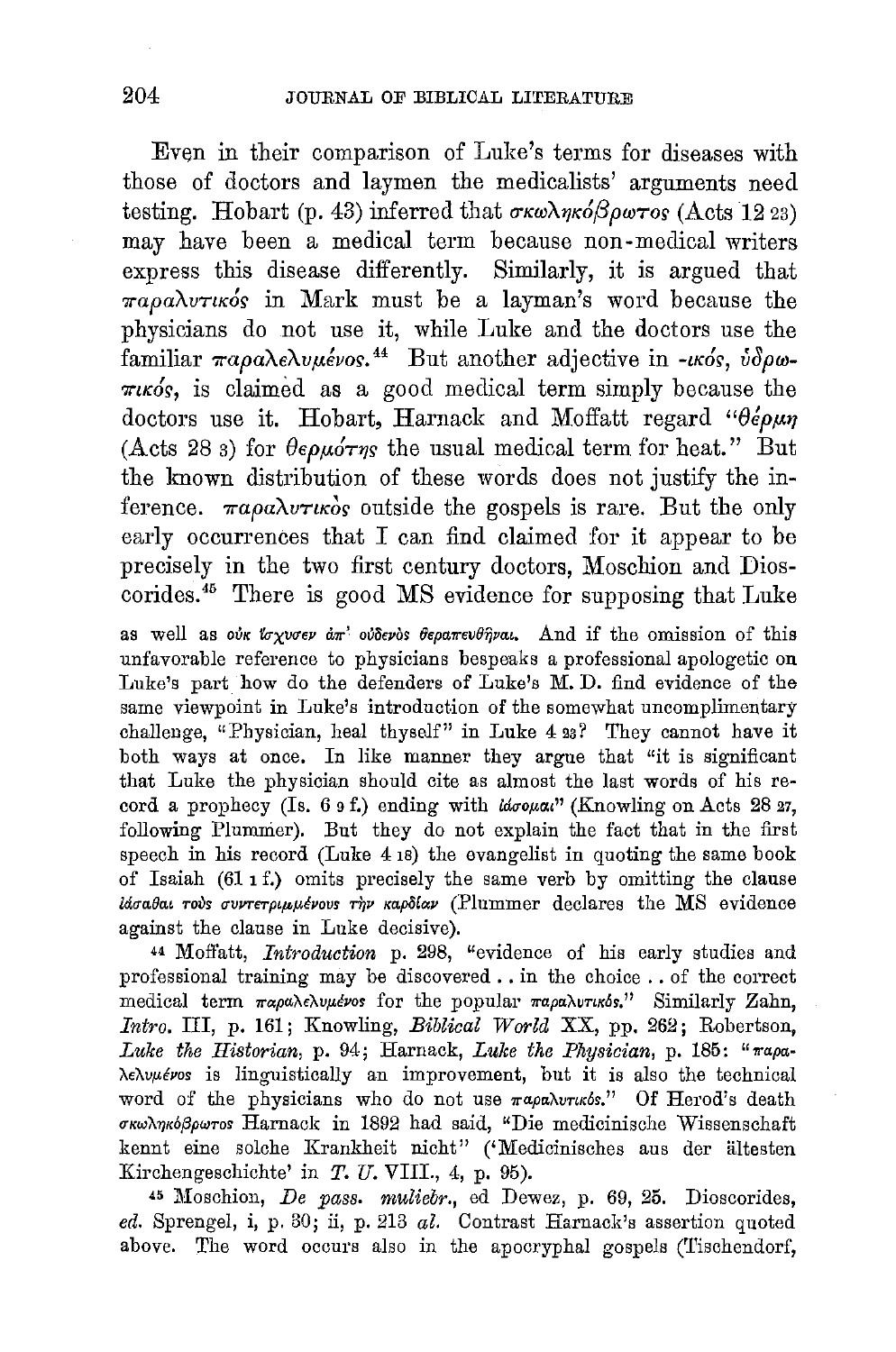followed a habit illustrated elsewhere in his use of Mark and after changing it to  $\pi \alpha \rho a \lambda \epsilon \lambda \nu \mu \epsilon \nu \sigma$  in 5 18 actually retained it himself in 5 24  $(\pi a \rho a \lambda \nu \tau \mu \hat{\varphi} \times CD \Psi \Theta$  etc.). If he removed it entirely its rarity in general Greek would be sufficient reason. *vδρωπικός* for *voρώ* $\psi$  is well established in both technical and untechnical writers. Teles and Plutarch, for examples, use both words.<sup>46</sup> On the other hand the form δυσεντερίω in Acts 28 s is unparalleled in both medical and non-medical writings. Moulton and Milligan, *Vocabulary*, s. v. remark "Moeris p. 129 *dU(J"€VT€pla, e1]AVKWS,* > *ATTLKWS. dlJ(J"€VTJpwv, CEAA1]VLKWS* settles the form in Acts 28 s, where all the uncials have the neuter. If Hobart's long list (pp. 52 f.) can be trusted for this detail "Luke's medical books all presented him with  $\partial v \sigma \epsilon \nu \tau \epsilon \rho l \alpha$  (-in Hippocrates) and his faithfulness to the spoken Hellenistic form is the more noteworthy." Like Luke's other terms for disease it would be known to laymen without consulting medical books.<sup>47</sup>  $\theta \epsilon \rho \mu' \sigma \eta s$  apparently is common among the doctors as  $\theta \epsilon' \rho \mu \eta$  is common among the laymen. .

The literary problem involved in determining medical influence is a delicate one, as Professor Moffatt in his *Expositor* article realizes, and it would require more space than is available for me to attempt to meet his arguments there given. However, Moffatt produces no new evidence and rests his argument on the alleged inaccuracy and inconsistency which he finds in my earlier essay. In a footnote I hope to show that in some instances he has not understood my meaning and that in others he has fallen into misstatement.<sup>48</sup>

*Evangelia Apocrypha*<sup>2</sup> [1876], p. 215, 8; 436, 11 = 444, 9) and in Justin Martyr, Apol. 22, 6, but these occurrences referring to Jesus' cures may be due to the canonical gospels.

46 Other writers who use  $i\delta\rho\omega\pi\mu\omega s$  include Polybius and the author of the *περl ύψουs.* Both *hydropicus* and *paralyticus* are attested for first century Latin writers. This hardly suggests that one was techrlically medical and the other was not.

47 The form Sweevrepsov occurs, besides the passages of the Atticists where it is condemned, in a definition of  $\kappa a \tau \phi \rho o \omega s$  repeated in the lexicographical works of a much later date,  $\Lambda$ ekes pyrop. (Bekker, *Anecdota* I. 270, 13) and *Etym. Magn.* 494, 31.

<sup>48</sup> In his article *(Expositor*, July 1922, pp. 1ff.) Professor Moffatt after discussing some features of the problem of medical language in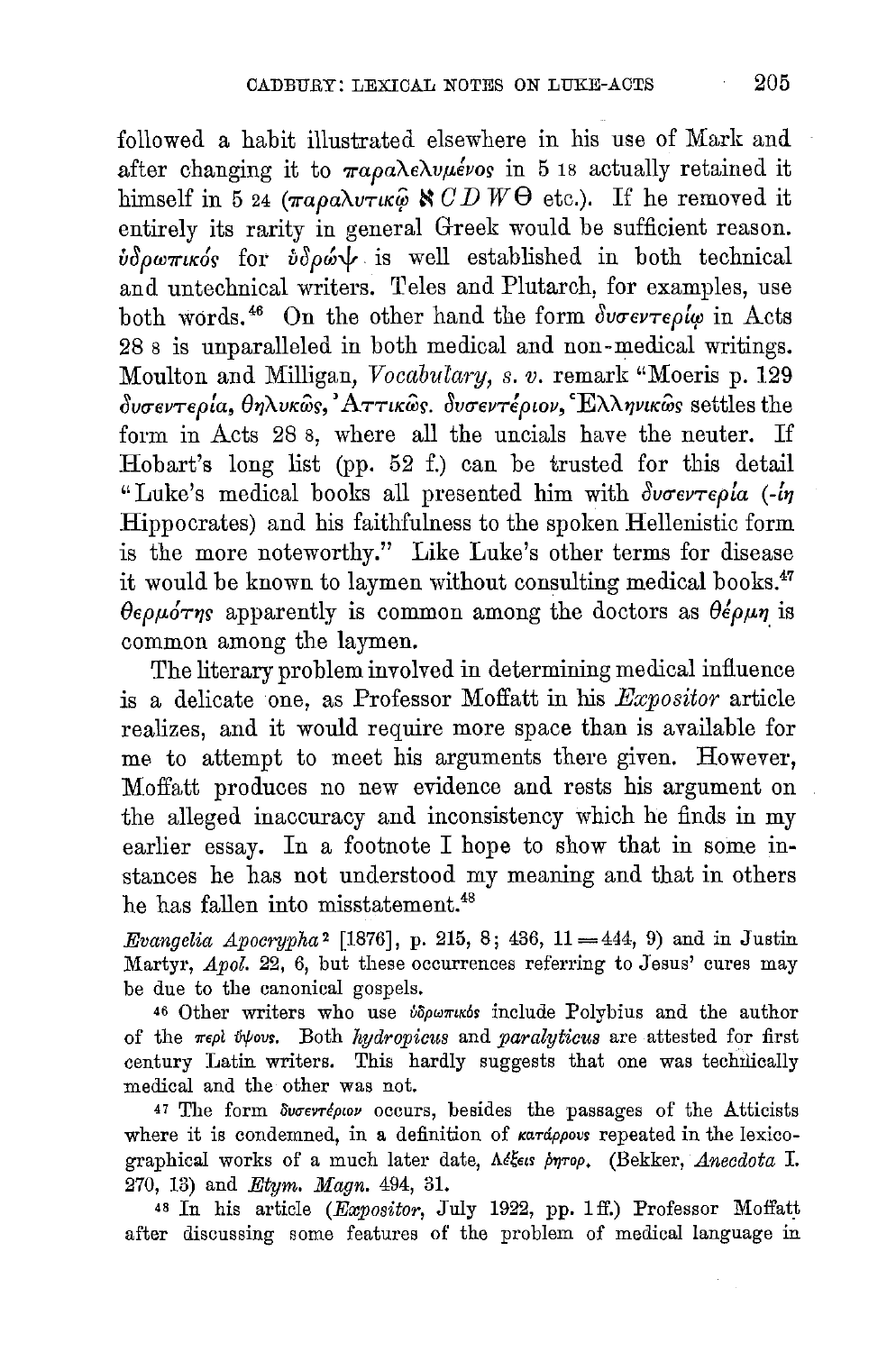It is of course possible that while the words which Luke used are not in themselves technical, the way in which he used them

Luke-Acts and the validity of certain general considerations that I had urged (the discussion of which I may omit, leaving the reader to examine for himself my monograph and the replies of Moffatt) says (p. 7): "Without pressing such considerations, we may examine his specific pleas; it is when we pass from generalisations to definite data that we can test his theories"; and concludes (p. 14); "It would be superfluous to heap up further illustrations; what  $\overrightarrow{I}$  have indicated is sufficient to show that this line of argument is far from being valid." He rests his case on the inaccuracy or inconsistency of my details. I will list the points briefly:

pp. 2f. "The next item of this kind of alteration, chronicled by Mr. Cadbury, is a mistake; he quotes Mark 14 n (Peter began to curse and swear) and contrasts Luke  $22$  59 d $\lambda \lambda$ os ros (not Peter) δισχυρίζετο; but, of course, the latter passage refers not to a disciple but to a suspicious questioner in the group gathered beside the fire." In my heading, however, I indicated that this was exactly the kind of phenomenon I was listing. Luke had apparently transferred the strong asseveration from one speaker to another.

p. 3. "On p. 102 is it quite accurate to say that" in Luke 20 40 "we are told that the scribes no longer (oixet, so Mark 12 34) dared ask him any question" [and] "the ovker has no real meaning in Luke"? But it is certainly natural to understand  $\omega_{\kappa}$ <sub>ert</sub>  $\gamma_{\alpha\rho}$   $\epsilon_{\tau}$ *to* $\lambda_{\mu\omega\nu}$  of Luke as a reference to the scribes (the last persons mentioned) though Mark's question by a scribe has been omitted.

Several of Professor Moffatt's criticisms are directed against my argument that Matthew and Mark are sometimes as "medical" as Luke. This was perhaps a somewhat roundabout type of confutation and not to be taken quite seriously. My examples are of course intended to be as good but no better than those which are used to prove Luke more medical than Matthew and Mark. Thus :

p. 8. He objects to my quoting as "medical" words in Matthew and Mark where Luke offers no parallel (seven in a list of nineteen). But he had without hesitation and in much greater proportion listed as medical terms of Luke words found in Acts and in passages of the gospel. where Luke has no parallels.

p. 9. He objects to my examples of  $a\mu\nu\rho\rho\rho\epsilon\omega$  or  $\pi\nu\rho\epsilon\sigma\sigma\omega$  as medical terms in Mark because they are only exchanged for an equally medical phrase in Luke. But Moffatt a few pages later forgets the equality. He says (p. 13): "Luke, for example, describes Peter's mother-in-law as  $\sigma v v$ - $\epsilon_X$ o $\mu \epsilon$ v $\bar{\eta}$   $\pi$ υρέτ $\bar{\omega}$  μεγάλ $\omega$  instead of repeating the single term  $\pi$ υρέσσουσα used by Mark and Matthew. 1'his may be fairly taken as a water-mark of his professional training."

p. 10 *note.* "Surely it is not serious criticism to argue that Luke is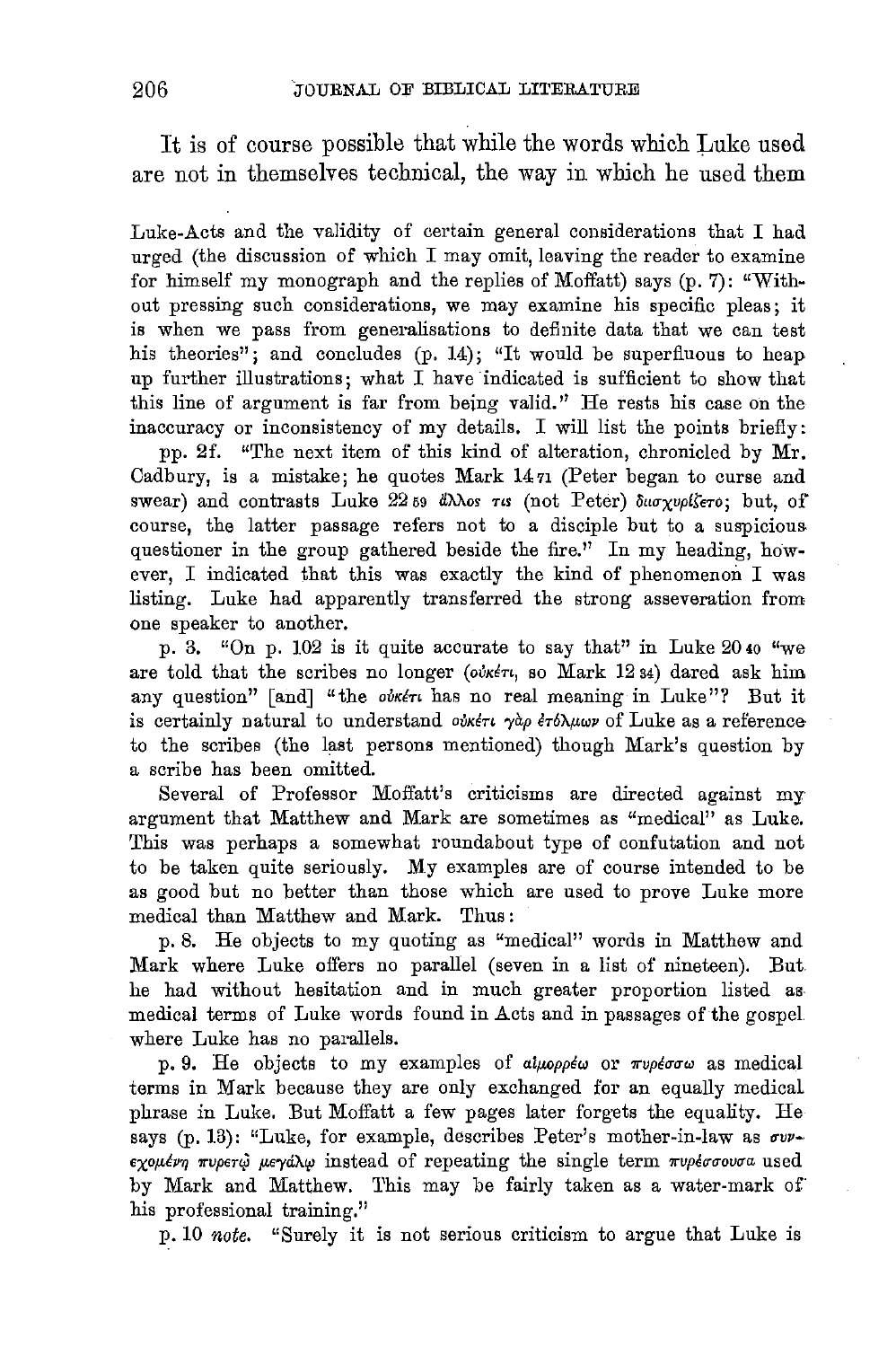shows a special likeness to the doctors. If this is so, evidence could be produced, and would certainly be easily found by any

not more 'medical' than the others because he 'does not mention (9 6) as does Mark (6 13) that the twelve in their mission of preaching and practising anointed their patients with olive oil."' But on the preceding page Moffatt regards it serious criticism to point out that the good Samaritan (10 34) poured oil and wine on the wounds. "This was a well-known salve in Jewish medicine; it is mentioned in the Mishna (Sabbath 19 2) as a liniment for wounds."

pp. 10 f. "As for the description of the epileptic boy (8 37 f.) and the lunatic it is inaccurate to say that Luke omits the serious symptoms chronicled by Mark and Matthew; e. g. in 9 39 he does include 'foaming.'" It was not said (Style, p. 48) that all "serious'' symptoms were omitted but that in both cases "Luke omits or explicitly contradicts all reference to a self-destructive tendency on the•part of the patient" and that in the former case "he also omits such symptoms as deafness, dumbness, foaming, grinding the teeth, pining away, falling and rolling, deathlike coma on the ground." That statement was correct and was supported by the evidence in the footnote where it was also duly indicated that the foaming is once mentioned by Luke as well as once omitted. Lagrange, although he is desirous of retaining as much as possible of Hobart's argument, admits that here Mark indicates the symptoms more clearly than Luke. He argues, however, that Mark's detail is not due to medical causes but to other qualities of his style.

Moffatt objects to my citing omissions or changes in Luke as evidence of comparative absence of medical interest, since the same features, as I myself have often noted elsewhere, are attributable to other motives. Of course if I had been trying to prove seriously that Luke was averse to medical information or that Mark was really a doctor his objection would be well founded. But Moffatt himself does not hesitate to ascribe to medical training and knowledge changes and additions easily explained on other grounds. Thus he says of  $\mu$ eyas in  $\mu$ eyas *πυρετόs* "it might be stylistic, and yet also medical" (p. 4). On p. 6 he thinks it inconsistent for me to deny evidence of Luke's medical knowledge and to admit Luke's habit of including in his summaries of Jesus' work the element of healings. Surely medical *linowledge* is not evidenced by an interest in Jesus' cures or by a literary tendency to intersperse incidents with summaries in which healings are mentioned. Yet Moffatt confuses the two when he says that I spoke "once and quite correctly about Luke's medical knowledge (p. 112), observing that in 9 11 'Luke quite independently has added one of his characteristic notes of healing.'"

p. 14: "The similar plea against πλήρης λέπρας as a 'medical' phrase in  $5_{12}$  is equally unconvincing . . indeed Mr. Cadbury later on  $(p. 58)$ admits with characteristic candour that  $\pi\lambda\eta\rho\eta s$ , in this connexion peculiar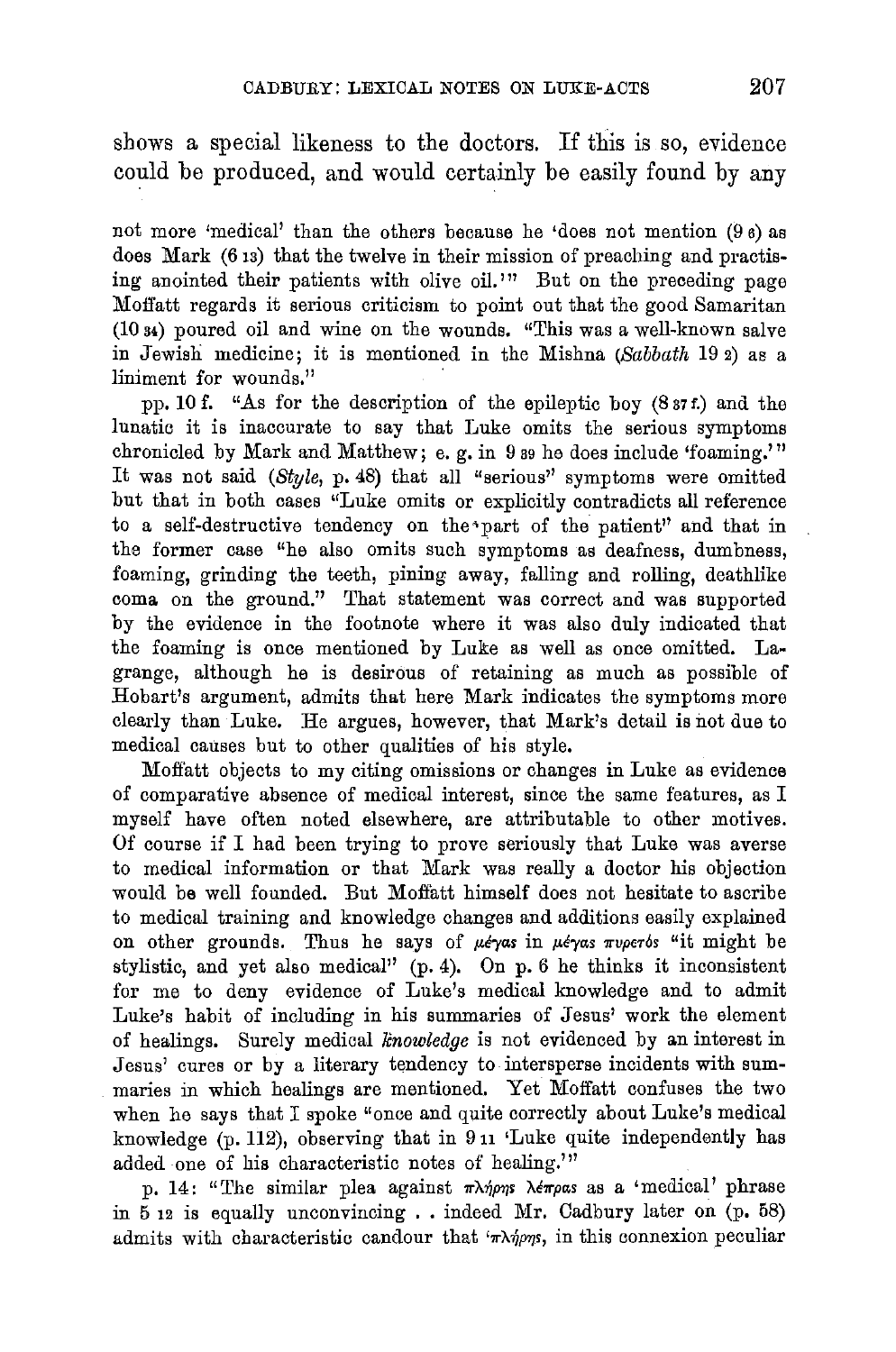one thoroughly familiar with the doctors in a reading of Luke and Acts. Such a person must however be familiar with other Hellenistic Greek or he will cite examples which other writers use as well. It will not be sufficient to salvage Hobart's theory merely to state without explicit examples that there is in Luke such a technical use of untechnical terms, or that his books give an impression of being written by a physician. It must be shown that the semasiology and idiom do not coincide with ordinary Greek as the vocabulary does.

If this is not done the case for internal evidence of authorship by a physician remains "not proven." The other arguments, such as the author's general interest in healing, whether in his changes of Mark,<sup>49</sup> in the "we" passages, or elsewhere, in so far as they do not rely upon the assumption of a technical language, are so vagaé or so easily explained in other ways as to be quite unconvincing. A series of lexical notes is not the place to deal with them. Besides it is. difficult to reply to such general arguments or to the inference that because the language is consonant with the tradition of Lucan authorship it therefore

to St. Luke, is frequently thus used in medical writers."' Yet Moffatt has entirely overlooked the fact that the sentence he quotes as mine is really Hobart's and that I had introduced it in quotation marks and with no endorsement, thus: "The argument for πλήρης λέπραs is stated thus by Hobart (p. 5): ' $\pi\lambda\eta\rho\eta$ s in this connexion,'" etc.

On p. 9 *note* he again fails to represent my position. He says, "Mr. Uadbury quotes (p. 64), with apparent approval, Clemen's assertion," etc. What I said in the note quoted was: "Some of Clemen's arguments are of interest." The sentence in the text to which the note refers was: "It is probably futile to try to carry the argument further, as Clemen does, and to argue from the language of Luke and Acts that a physician *could not* have written them.''

As Professor Moffatt's general conclusion is based, as he says, on the definite data of my argument "after going carefully over Mr. Uadbury's pages," I think that I may now refrain from further illustration and from the rebuttal of his more complicated criticisms. Like him, I feel that "it would be superfluous to heap up further illustrations."

<sup>49</sup>It gives me pleasure to add one example of this sort which has not apparently been mentioned by the medicalists. Luke alone (8 2, contrast Mark 15  $41$ , Matt. 27  $55$ ) tells that the ministering women had been healed.